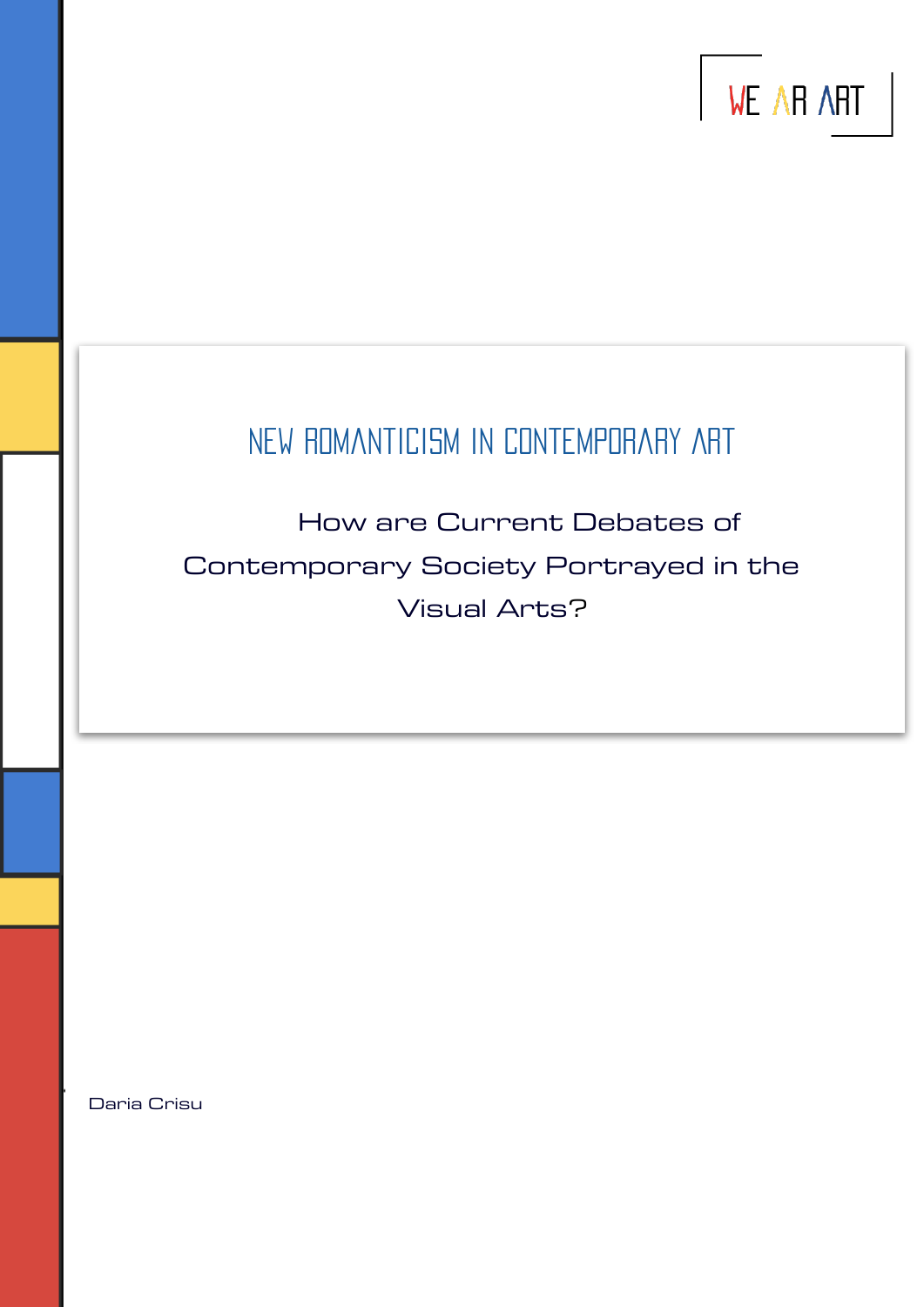# <span id="page-1-0"></span>Table of Contents

| <b>Table of Contents</b>       | 2  |
|--------------------------------|----|
| Introduction                   | 3  |
| The Landscapes of Romantic Art | 5  |
| <b>The Globalized Society</b>  | 7  |
| The Role of the Artist         | 11 |
| Conclusion                     | 17 |
| Bibliography                   | 19 |
| Appendix                       | 22 |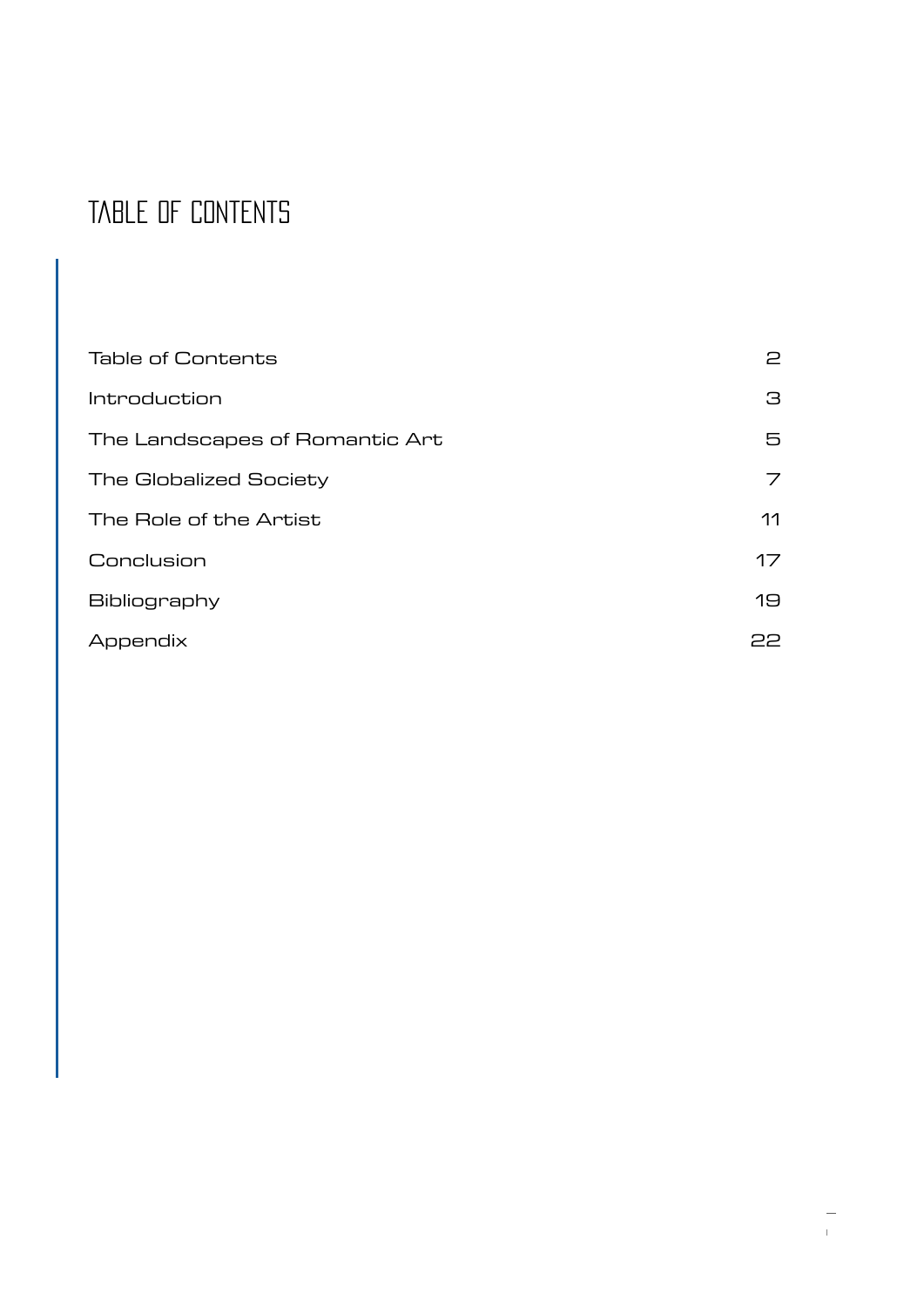### <span id="page-2-0"></span>INTRODUCTION

Throughout history there have been various if not numerous artistic movements to have originated as a reaction or as a consequence of the social situation of each epoch. For instance, Renaissance, one of the most prominent cultural movements in art history, originated as a popular reaction against the church and the state, consequently rescinding the early hierarchies that had presided over the Middle Ages. The Enlightenment, another significant movement, aroused as a consequence of the need of people to escape from the old political and social order of the ancien régime, placing reason, science and rationality as the essential prerogatives for human beings. Although all artistic movements have gratefully and in their own unique way reflected the thoughts and beliefs representative to the social situation of each epoch, there has been none more persistent and continual as the Romantic movement. Originating as a reaction to the set of vales supported by the Enlightenment and pushed forward by the French Revolution, Romanticism generated profound changes in the attitudes towards art and life in general influencing the Western thoughts and beliefs to the present day.

In fact, the Romantic project seems to be unfinished even today as a new generation of artists skilfully revive in their work the Romantic spirit and consequently "reanimate the classical image of the artist" as a creative individual. Similarly to Romantic artists, these young artists develop in their work positive and creative counter-worlds that stand against the harsh and disillusioned reality of contemporary society and offer individuals a utopian haven as a privileged path along which they can connect and rediscover themselves.

I am referring to a particular artistic project, namely, Ideal Worlds: New Romanticism in Contemporary Art, which in my perspective reflects the social situation of contemporary life and develops as such, new provocative and poetic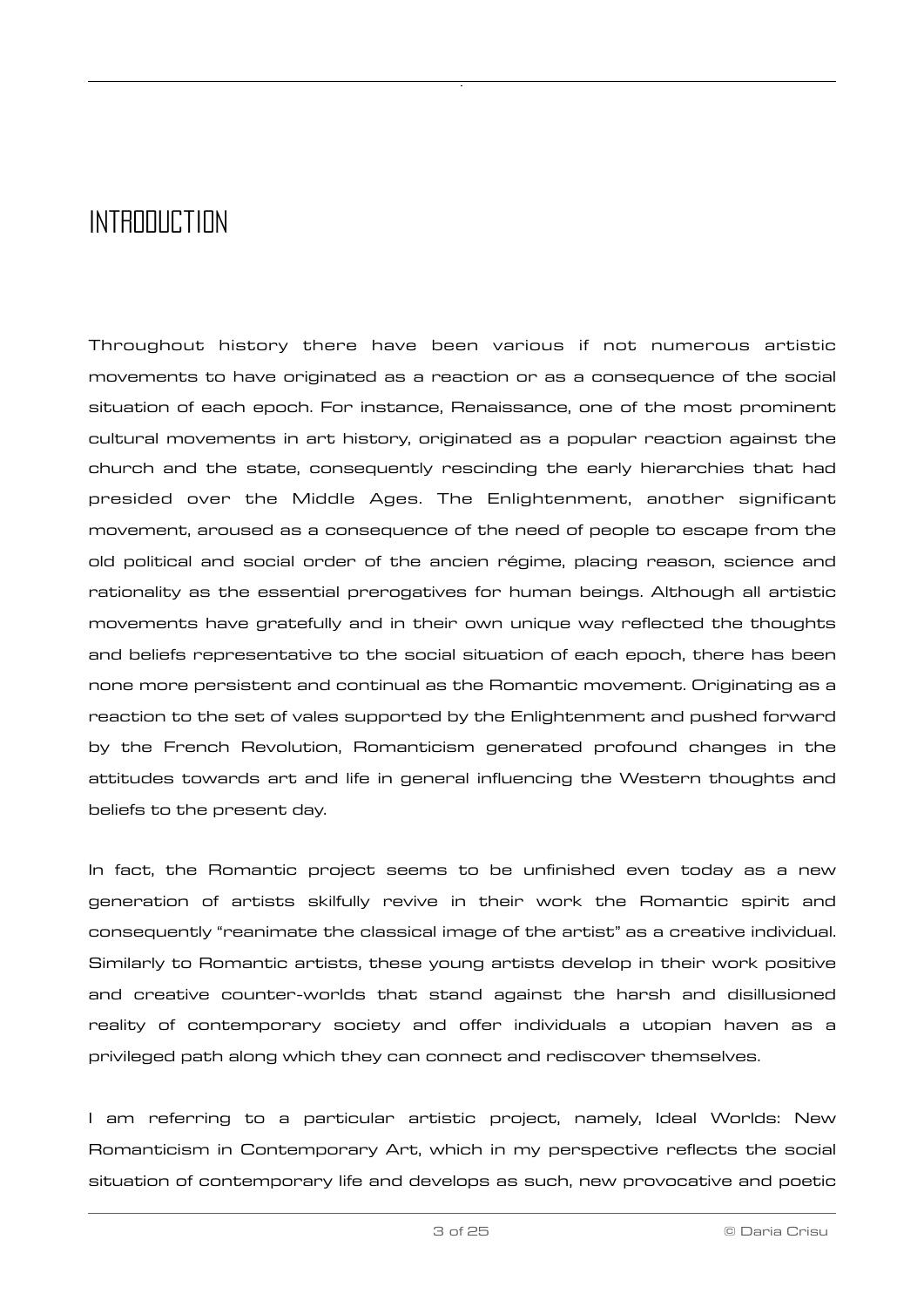counter-worlds in which individuals can retrieve and "leave the quotidian life behind them". This artistic project not only redefines the relationship between individuals and nature so characteristic of the Romantic period, but also takes up the "[…] yearning for a paradisiacal, beautiful, and fairytale-like state; without, however, forgetting the abysmal, the uncanny, and the mysterious that is always lurking behind such idylls" (Hollein & Weinhart, 2005, p.17).

The Ideal Worlds: New Romanticism in Contemporary Art project was carried out independently by various artists from Scotland and abroad, to be specific thirteen artists, from which David Altmejd, Herman Bas, Peter Doig, Kaye Donachie, Uwe Henneken, Karen Kilimnik, Justine Kurland, Chaterine Opie, Christopher Orr, Laura Owens, Simon Periton, David Thorpe and Christina Wald. This artistic project consists of a great variety of paintings, photography and installations, created with the intention of "[…] transcending the quotidian, the openness of fragmentary visual narrative, which lies among dream, hallucination, manifestation, and theatricality […]" (Hollein & Weinhart, 2005, p.35). What is intriguing about this project is the manner in which these artists make use of Romantic topoi and motives as a means of not only redefining the lost relationship between individuals and nature but also as means of re-establishing the long lost position of the Romantic artist.

In this essay I plan to further explore this project, however, with the intention of discussing and analysing various relevant issues of art and culture, and apply or mirror these issues to this artistic project. As such, I have selected three main and equally important topics, namely, Globalization, Post-Fordism and the Death of the Author, topics that have given place to various debates in past years, and are effectively represented in this project. The final objective of this discussion being that of portraying how today's visual arts represent and respond to the social situation of our contemporary society.

The essay consists of three main chapters in which I discuss each of the above mentioned themes and use the Ideal Worlds: New Romanticism in Contemporary Art project as a case study to show how these artists mirror in their work the current social situation and react against it by making use of Romantic topoi and consequently creating an escapist art. In the first chapter, The Landscapes of Romantic Art, I offer a short historical overview of the Romantic movement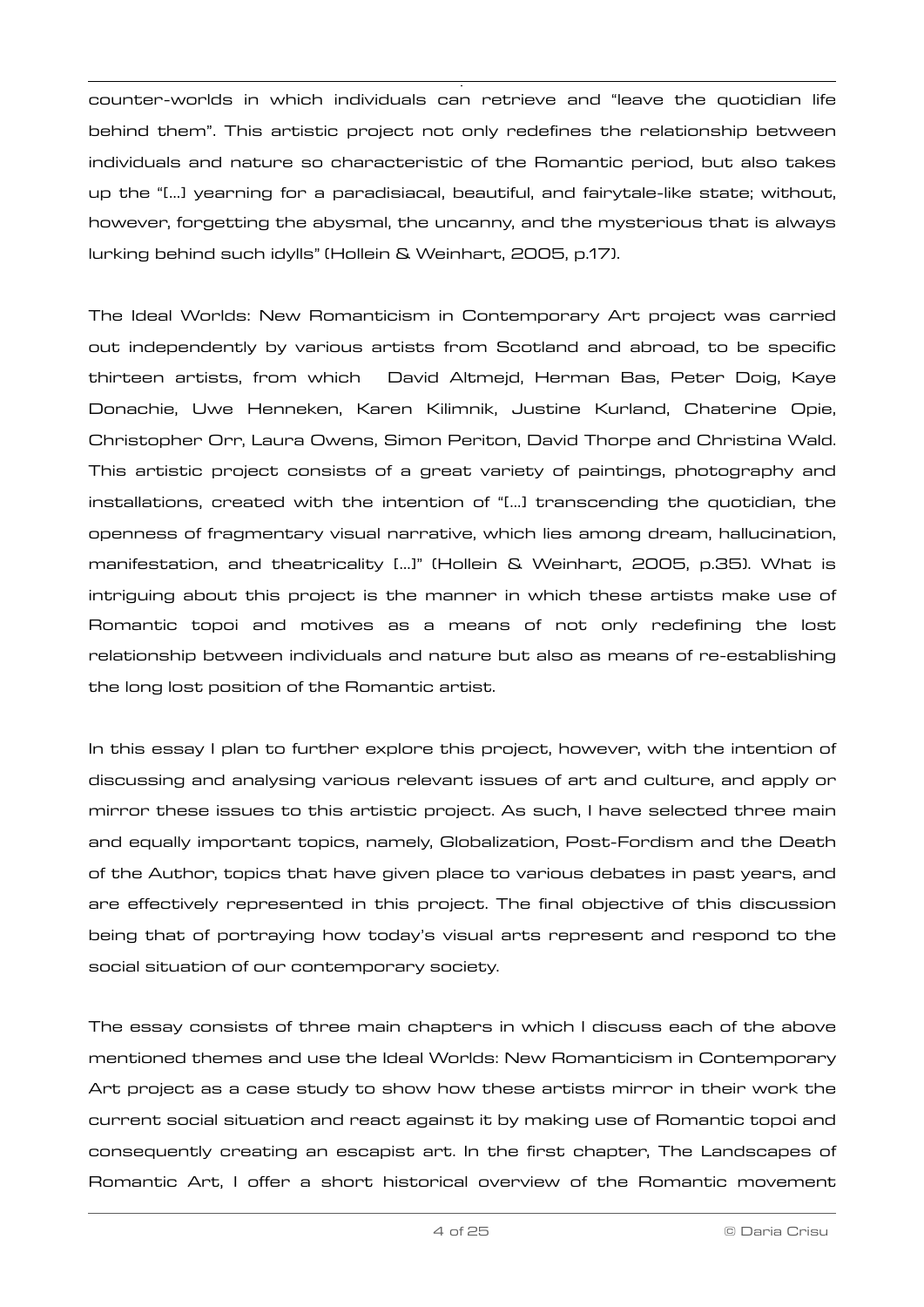placing additional emphasis on the Romantic landscape paintings. This chapter will help situate and determine the main features characteristic to the Romantic landscape paintings, features which in fact constitute an essential element in the Ideal Worlds project. In the second chapter The Globalized Society I discus about various social changes that have been experienced within our globalized society and explain the need that people have for an escapist art. In the last chapter, The Role of the Artist, I discuss about the role of the artist in the Post-Fordist society and argue against the Modernist and Postmodernist belief about the Death of the Author. In this chapter, I will present this artistic project as a means through which this new generation of young artists are able to reposition and re-establish the Romantic position of the artist as a genius.

## <span id="page-4-0"></span>The Landscapes of Romantic Art

Romanticism is a complex artistic, intellectual and literary movement having its roots in the last decade of the eighteenth century. The Romantic movement originated as a reaction to the Enlightenment and was pushed forward by the French Revolution. During Romanticism new set of values were introduced and the Enlightenment ideals were put to the test and proved to be inappropriate with the new model of thinking. These new values introduced the artist's creativity, the uniqueness of an artwork and the importance of expression and representation. Romantic artists no longer trusted the optimism of the Enlightenment and its faith in reason, science and rationality as the essential prerogatives for human beings. While previously artists searched for rules governing nature and human beings, Romantics went out in a quest for a direct communication between individuals and nature. (Honour & Fleming, 2005)

Defining Romanticism as an artistic movement is no easy task as there is no single or universal style in the visual arts. In fact, Hugh Honour, one of the leading art historians of the twentieth century argued that "There is no great paradigmatic Romantic masterpiece" that is to say, "no single work of art which exemplifies the aims and ideals of the Romantics as does, for example, David's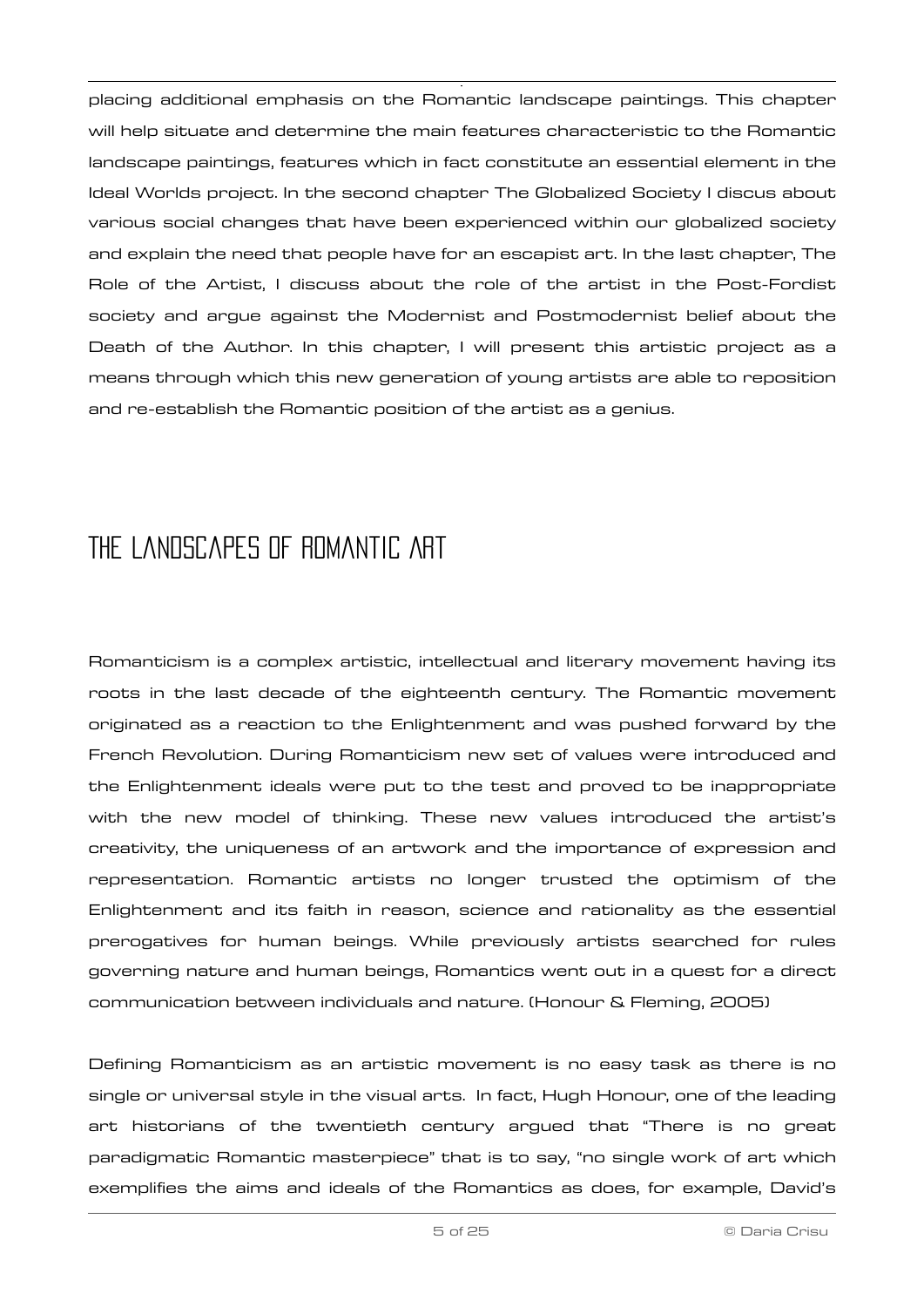Oath of the Horatii for those of Neoclassical painters." (Honour, 1981, p.15). Because of the complex and versatile nature of the motives used in Romantic artworks, there is no specific style and no single work of art able to encapsulate the aims and ideas of Romanticism. Therefore, I will only focus on a particular aspect of Romanticism, namely, on the distinctive interest and passion of Romantic artists for landscape paintings. Interest and passion that continues to persist in contemporary art through the work of numerous artists that eagerly embrace the essential nature of the Romantic landscape paintings.

One important feature of Romantic landscape paintings is the presence of natural environments. Nature was considered to be the mediator through which individuals could grasp and comprehend the laws of God and consequently connect with their inner thoughts and feelings. As a means of obtaining a deeper understanding of the lessons learned from nature, romantic artists rejected the rational thought and the intellect and embraced the subjective experience and the appeal to their emotions.

John Constable, a prevalent Romantic landscaper, was able to capture in his landscapes, feelings of tranquillity and peace, a kind of divine harmony between the physical world and the spiritual condition of individuals. In his paintings he captured the innocence of his childhood and portrayed it from a mature perspective. Similarly, the landscapes of William Turner indicate a sense of maturity and personal feelings, although in a more ambiguous way. Turner's landscapes depict the helplessness of man in front of the overwhelming immensity of natural events. When comparing the landscape paintings of Constable and Turner, Hugh Honour explains that while "Constable's landscapes seem to reflect both the anguish and exaltation of intense private prayer, Turner's are more like the product of passionate physical intercourse with his medium, often akin to love-making and sometimes to rape" (Honour, p.95).

Romantic landscape paintings gained significance and became one of the most representative forms of Romantic art due to the artwork of one of the most proficient landscapers of Romanticism, namely, Gaspar David Friedrich. In his landscape paintings Friedrich incorporates a dual aesthetic category which moves between beauty and sublimity. Therefore, his landscapes depict both the beauty of nature so characteristic to Constable's work and the overpowering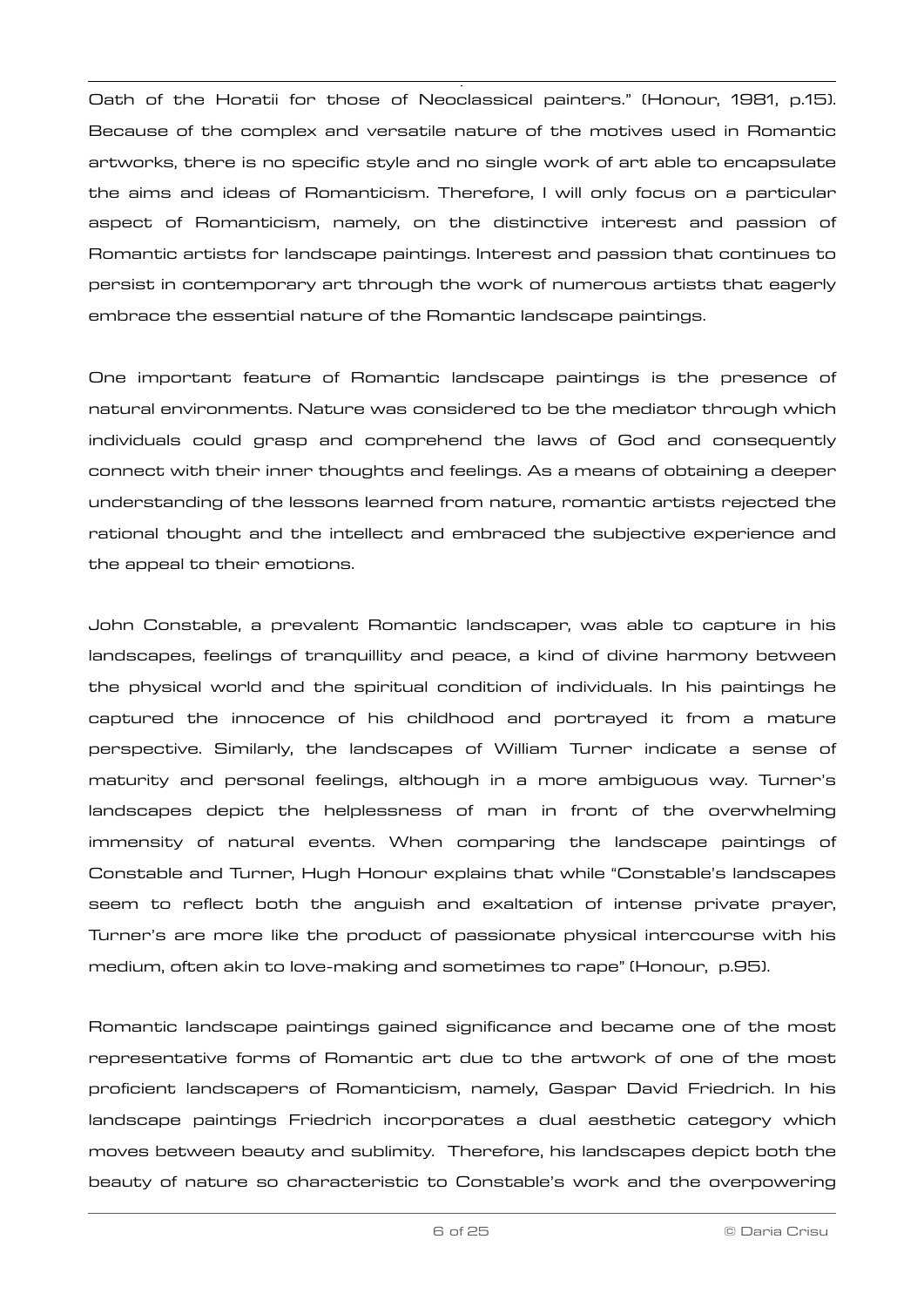image of nature from Turner's paintings. While the beautiful aspect of nature is represented by the presence of solitary figures in a process of contemplating nature, the sublimity of nature is emphasized by the contrast between the magnitude of nature and the insignificant size of the human being.

The end product of his landscapes standing as the result of an arduous and solitary examination. Friedrich maintained the inner conviction that nature could only be interpreted through the private judgement of an individual, as such, his work expresses emotions and thoughts that could only come to life through a process of solitary confinement.

Friedrich's landscapes have stood the test of time and continue to inspire the work of numerous contemporary artists. In fact, Gerhard Richter argued in The Daily Practice of Painting that "A painting by Caspar David Friedrich is not a thing of the past. What is of the past is only the set of circumstances that allowed it to be painted [...] It is therefore quite possible to paint like Caspar David Friedrich today" (Richter, 1995, p.81). Richter's argument gains significance through the Ideal Worlds: New Romanticism in Contemporary Art project as these artists embrace the Romantic ideals without, however, disregarding the influences of contemporary art and society.

## <span id="page-6-0"></span>THE GLOBALIZED SOCIETY

If Romantic artists were faced with the rise of the Industrial Revolution that brought about a rapid increase of population, a drift from the county to the city, the spread of industrial production, the emerge of an urban proletariat and the growth of new social structures, likewise, contemporary artists are faced with the "rise of the network society" and globalization that bring about an increasingly and sophisticated information technology, global capitalism, the rise of nation state corporations, shifting conditions of unemployment and personal responsibilities, as well as a loss of personal identity.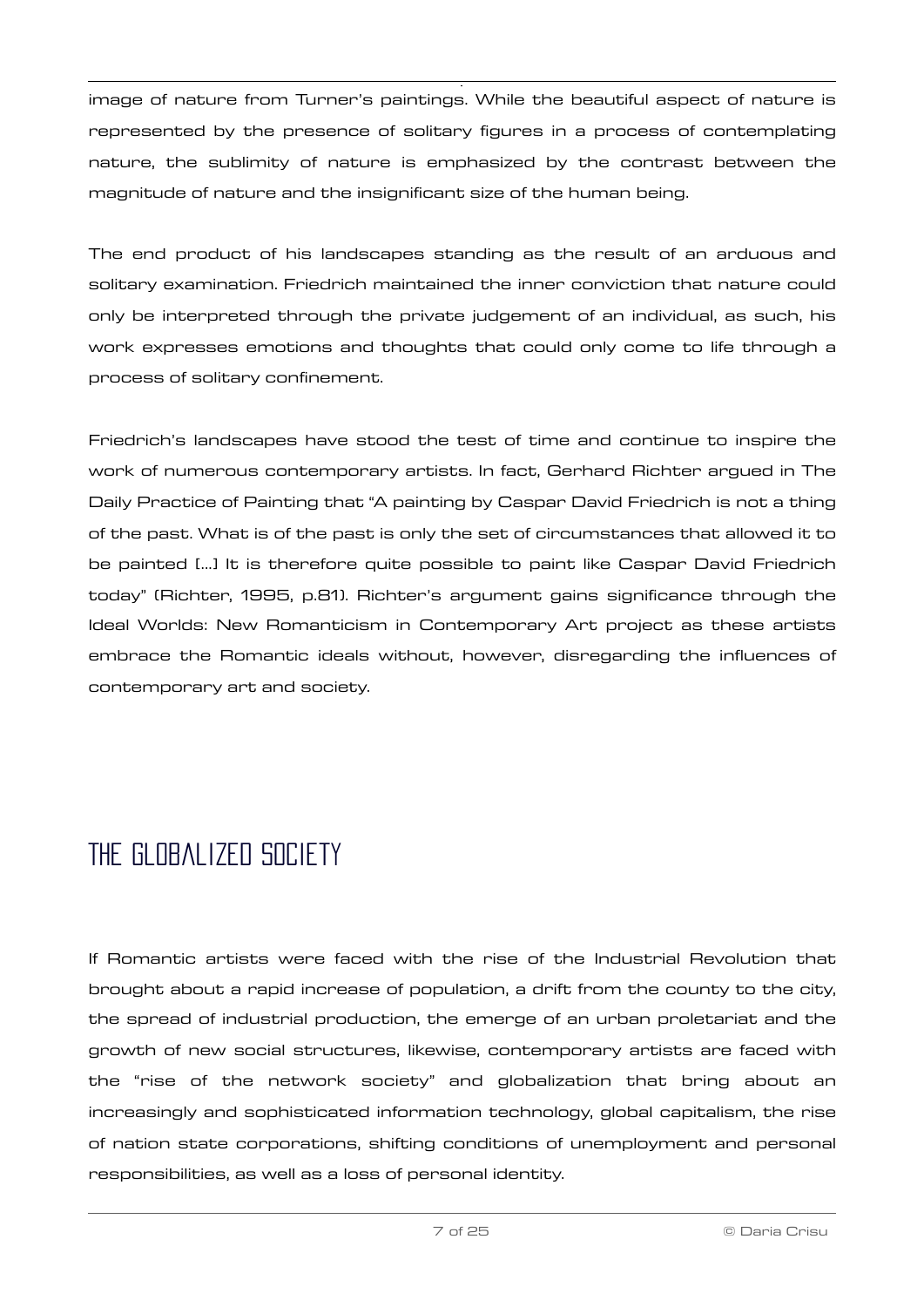In this world of fast globalization and within a society that has been unsettled by rapid restructuring of social networks and growing mobility, people have the increasing desire and need to search for heavens of safety and intimacy, consequently running from the global community and retrieving to local costumes, past traditions and natural environments as means of rediscovering their individuality and their almost lost identity.

<span id="page-7-2"></span>In fact, the Spanish sociologist Manuel Castells, one of 'the most prominent and influential theorist and analyst of modern communications and network age'', argues about this clash between the global and the local community. In his book The Rise of the Network Society, Castells maintains that "[…] few people in the world feel identified with the global, cosmopolitan culture that populates the global networks […] in contrast most people feel a strong regional or local identity […]" (Castells, 2009, p.xxxiv). Furthermore, "Our world and our lives are being shaped by the conflicting trends of globalization and identity", for Castells, the primary opposition to the power of globalization lying in "the widespread surge of powerful expressions of collective identity that challenge globalization [...] on behalf of cultural singularity and people's control over their lives and environment" (Castells, 1997, p.2). Identity being considered by Castells as the rising power of local culture that offers resistance to the centrifugal force of capitalist globalization.

<span id="page-7-3"></span>This resistance to the rapid globalization of our society is illustrated by the need that people have to escape from their quotidian life. At times these escape routes being so extreme that people screen themselves from reality in parallel universes such as Second Life<sup>[2](#page-7-1)</sup>. In the midst of this globalized world, individuals start searching for an escapist art, for evocations of distant times, distant lands, for an idealized world with happy country folks and natural environments, or at least for images that could suggest that. This social situation is also reflected in today's' visual art and the artistic project I was previously referring to, namely, Ideal Worlds: New Romanticism in Contemporary Art, does just that – offers

<span id="page-7-0"></span>Manuel Castells was hailed by the Financial Times as "the most prominent and influential theorist and **[1](#page-7-2)** analyst of modern communications and network age"

<span id="page-7-1"></span>[<sup>2</sup>](#page-7-3) Second Life – 3D virtual World developed by Linden Lab (23 June 2003) - in which users can customize their avatar , socialize, make friends, have businesses, etc. – create and model a personalized virtual life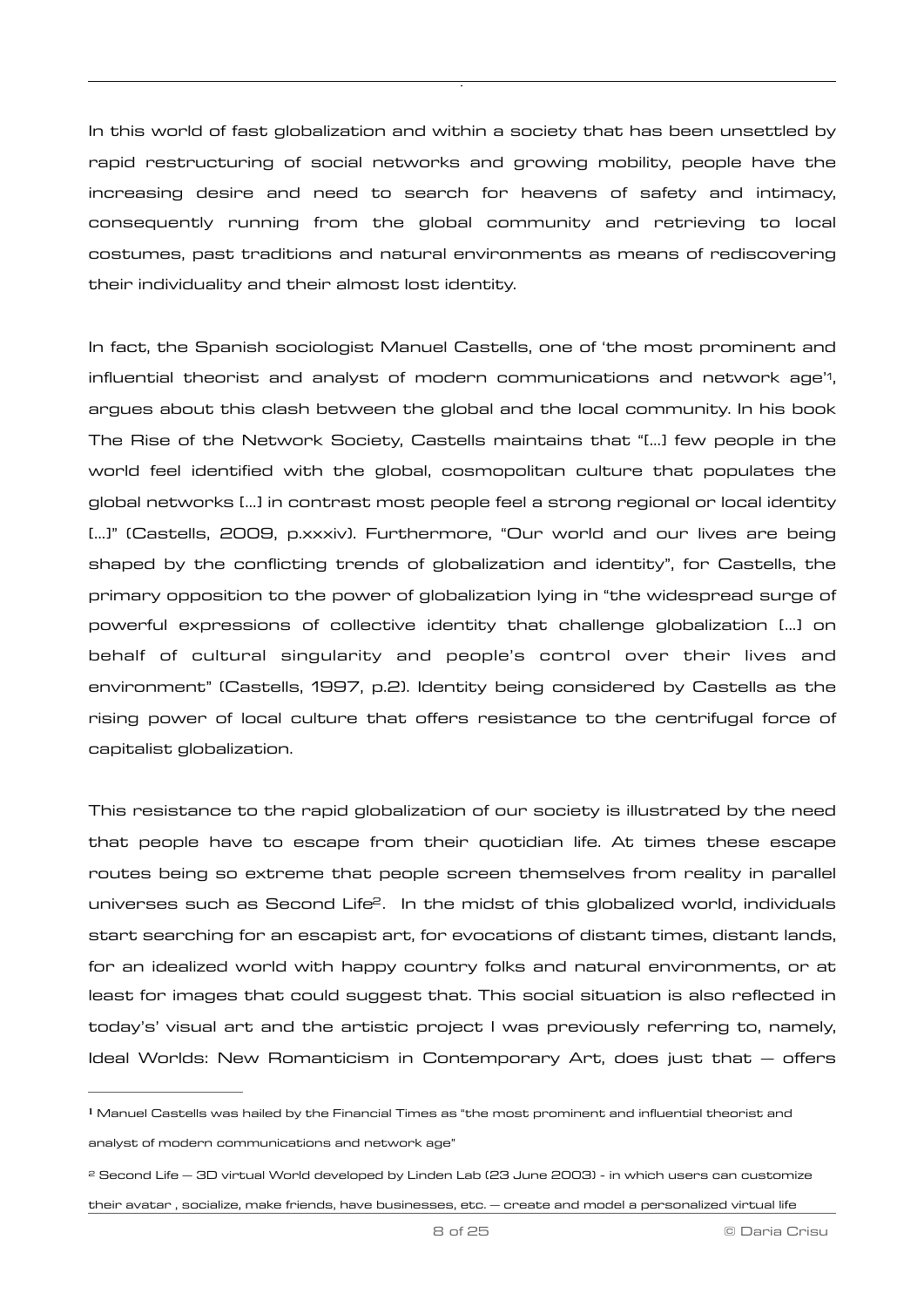people an escapist route through which individuals are able to leave the globalized society behind them and penetrate into new and provocative counterworlds in which they can reshape their relationship with nature and consequently redefine their individuality. Therefore, this artistic project is not only standing as a resistance against the capitalist globalization but is also a bridge between the global and the individual identity.

<span id="page-8-2"></span>This internal discontent with the current social situation and the necessity that people have to once again restore the primordial relationship between individuals and nature is accurately portrayed in Christopher Orr's painting All We Need Is the Air We Breath[e3](#page-8-0). The title of the painting already communicates on the behalf of the two anonymous subjects that "all they need is the air they bread" aphorism that already makes reference to the indispensable need of natural elements. Comparable to many Romantic paintings populated by individuals in natural landscapes, Orr's painting seems to stem from the same tradition, one that identifies the figures immerse in natural environments and articulates their intense desire to discover their inner selves.

<span id="page-8-3"></span>Just as the subjects of Friedrich's painting Kreidefelsen auf Rüge[n4](#page-8-1) in which three figures are depicted in an act of contemplating the depth of the infinite abysm in front of them, Orr's painting depicts an almost similar situation, although in a more controversial way. If Friedrich's painting replicates the way people look at the world, Orr's painting addresses the craving that people have for a relationship with nature that seems to be almost impossible in today's globalized society.

The two central subjects of Orr's painting appear to be disconnected from reality, although being surrounded by an overwhelming panorama they fail to bind with the sublime that surrounds them, as if they have been deprived of experiencing profound sensations. In his description of Orr's painting, Francesco Manacorda postulates that Orr's paintings present a "degenerated version of the Romantic Sehnsucht that turns desire into indifference" the psychological states of these two subjects being "completely and pathologically unresponsive

<span id="page-8-0"></span> $3$  Christopher Orr  $-$  All We Need is the Air We Breathe  $-$  Appendix Figure 2  $-$  art work part of the artistic project Ideal Worlds: New Romanticism in Contemporary Art

<span id="page-8-1"></span>[<sup>4</sup>](#page-8-3) Caspar David Friedrich - Kreidefelsen auf Rügen – Appendix Figure 3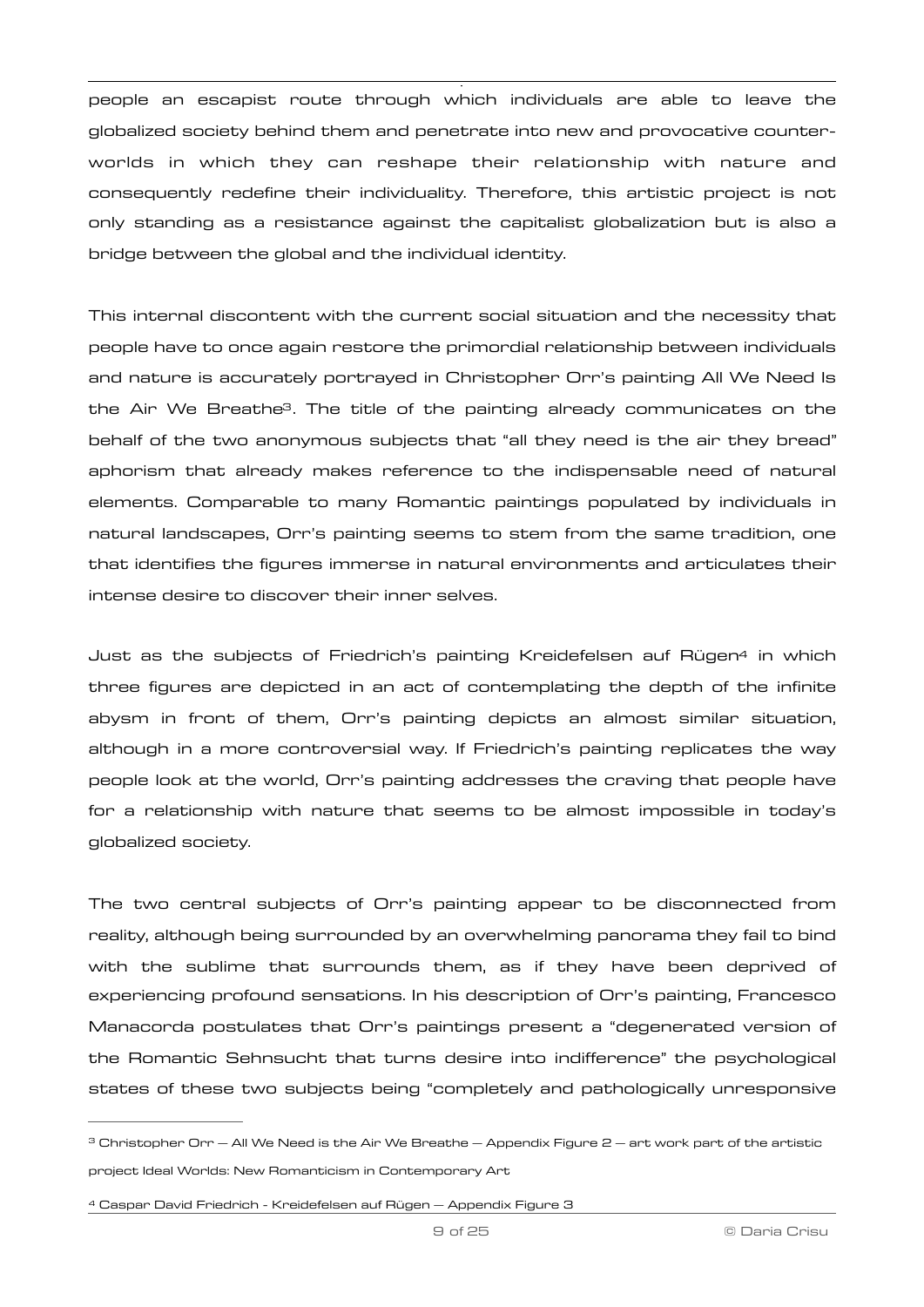to the potential devastating situation in which they are immersed" (Manacorda, 2005, p.219). It seems as if their social condition has affected their capacity to process the threat of natural situations.

Similarly to the prisoners of Plato's Allegory of the Cave, the subjects of this painting have to overcome various obstacles. If the prisoners of Plato's allegory who have lived their entire life chained in a cave while watching shadows of real objects being projected on the wall, once freed form the cave and confronted with nature, need time to understand the real reality, Orr's subjects present a similar anomaly. Once freed from the globalized community and confronted with natural environments, need time to recall and understand the primordial relation between individuals and nature.

The urban look of these subjects and their slightly out-of-date clothes underlines their metaphorical condition as estranged individuals that do not belong to that natural setting. Their position on the top of a cliff that seems to de dethatched from the rest of the natural surroundings symbolizes our relationship with nature - as removed, uninvolved and only maintaining a minimal intervention with nature. The sense of curiosity portrayed by the hesitant interaction of the subjects with the natural surrounding creates a sensation of fusion between the two individuals and nature. This interaction with nature gives hope and indicates the self determination that these two individual have in order to escape from their current social condition and gradually recognize the extraordinary potential for spiritual rebirth and individual transfiguration in the proximity of nature.

<span id="page-9-1"></span>Manuel Castells's argument that "Our world and our lives are being shaped by the conflicting trends of globalization and identity" $\overline{5}$  $\overline{5}$  $\overline{5}$ [,](#page-9-0) gains true validity through this artistic project, and especially through Orr's painting All We Need Is the Air We Breathe. This existing conflict between globalization and identity is enhanced through the presence of anonymous subjects that feel the need to retrieve in natural environment as a way of escaping the rapid development of our contemporary society and regain a sense of identity and individuality.

<span id="page-9-0"></span>[<sup>5</sup>](#page-9-1) Manuel Castells - The Power of Identity - The Information Age: Economy, Society and Culture. (1997: p.2)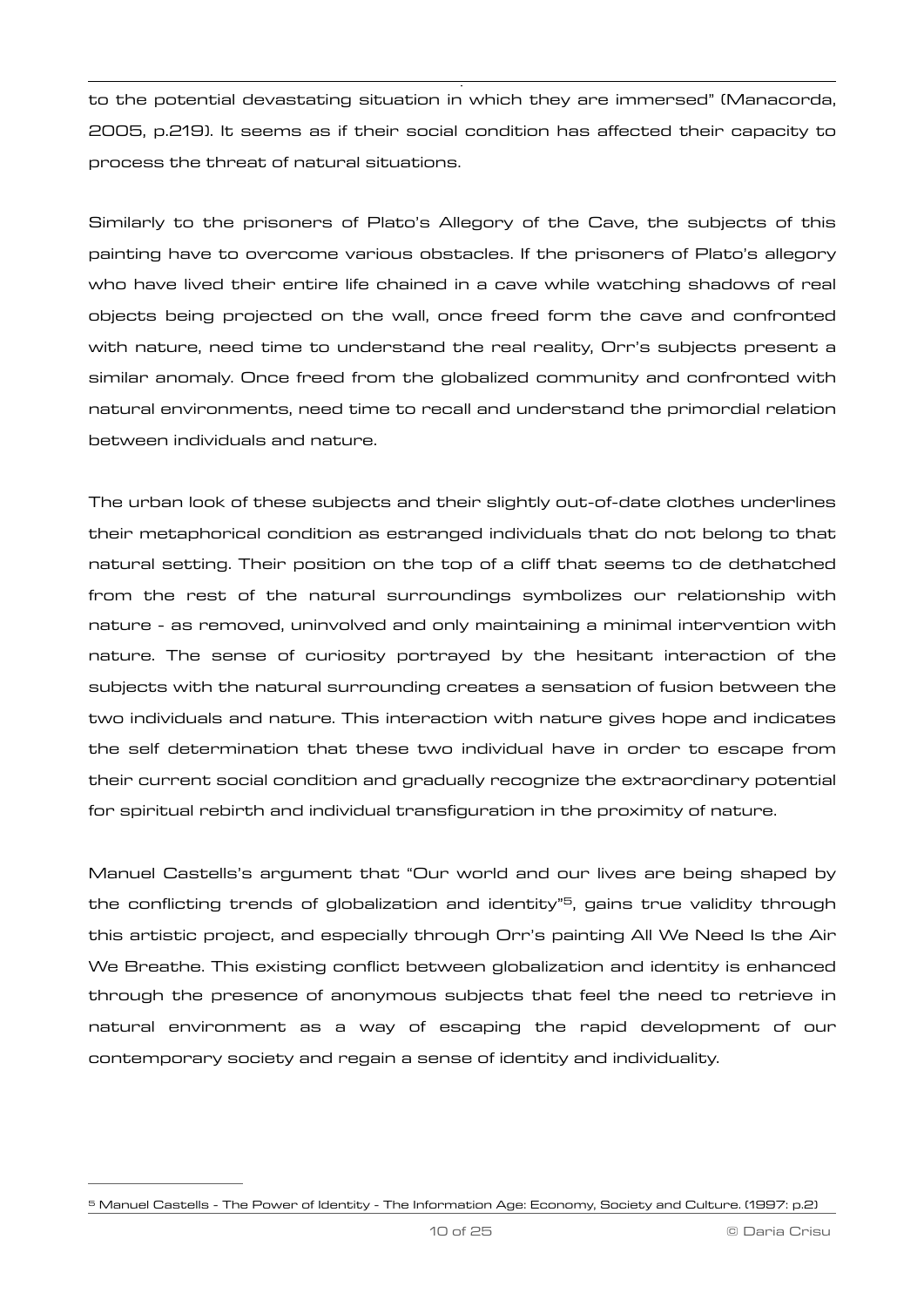### <span id="page-10-0"></span>THE ROLE OF THE ARTIST

In the previous chapter, The Globalized Society, I have discussed about the manner in which this creative and innovative project Ideal Worlds: New Romanticism in Contemporary Art, deals with contemporary issues such as globalization by creating counter-worlds through which individuals can escape the rapid restructuring of social networks and become acquainted once again (though a process of contemplating nature) with their almost lost identity in the global community.

Apart from dealing with issues of globalization, contemporary artists are faced with the difficulties of being an artist in Post-Fordist times. However, before indicating the manner through which this artistic project deals with the issues put forward by our Post-Fordist society, it seems appropriate to briefly discuss what is Post-Fordism.

The name, Fordism, comes from Henry Ford and his Ford factory in which labour was situated within a strong hierarchy and extreme functional specialization, that is to say, during an entire day workers were required to repeatedly perform one single task. Apart from this serial labour and specialization of the working personnel, Fordism led as well to the standardization of consumer goods.

During the 1970, the Fordist world transformed into a Post-Fordist society in which workers are appreciated for their "[…] autonomy, self-determination and authenticity, but also creativity and idiosyncrasy […] – values that "[…] had been part of the artistic ethic since the nineteenth century – its protagonist being the Bohemian artist […] The artist being the model employee for the new work ethic" (Gielen & Bruyne, 2009, p.8).

Within this creative economy, we are experiencing a "tsunami of renewal, extension and change" that affects and almost eradicates the meaning of art as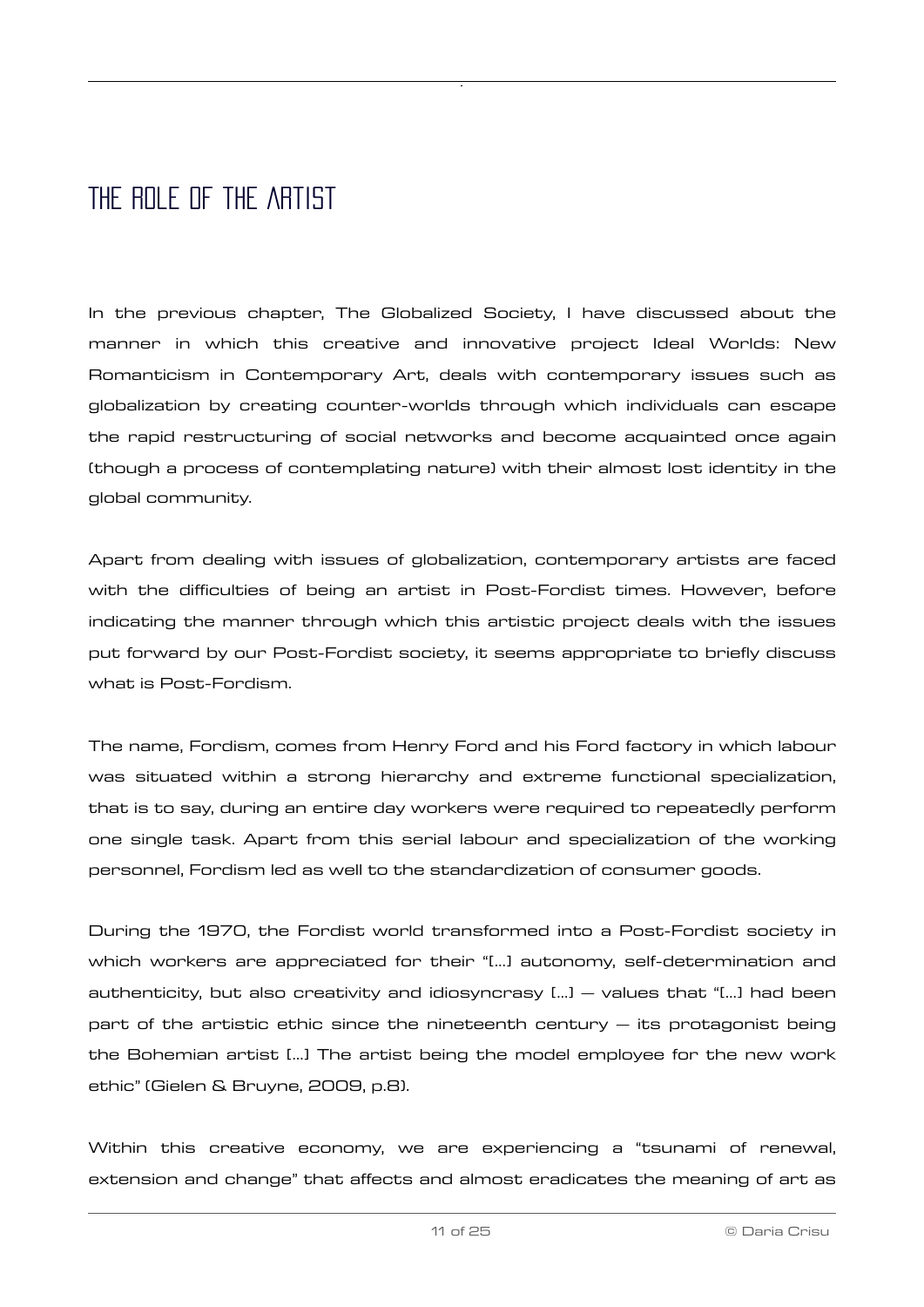"defined in a romantic, modernist and postmodernist high art tradition". According to this "new dominant ideology the word (art) has come to mean something very broad and vague, interchangeable with culture, creativity, artsy skills […]" (Gielen & Bruyne, 2009, p.147). In fact, in one of his interviews, Paolo Virno affirms that "[…] in our times art has dissolved in society like an effervescent tablet in a glass of water. It has become a substantial part of Post-Fordist production processes and has largely lost its autonomy" (Gielen & Bruyne, 2009, p.12). As such, artists are being confronted with a rampant artistic blossoming of new creative industries that harm the creative and artistic position of the artist in society. Within this economic and social situation so characteristic of the Post-Fordist era, artists are faced with the need of redefining their artistic autonomy and their classical position of the artist as a genius.

In fact, Modernist and Postmodernist writers, such as, Ronald Barthes, Michel Foucault, Jacques Derrida, and others, already predicted the death of the author, and if transferred this concept to the field of visual arts, it will then signify the loss of the artist's autonomy. The Romantic notion of the artist as the creator par excellence has been deeply questioned since the publication of Ronald Barthes's essay The Death of the Author. In this essay Barthes proclaims the free interpretation of an artwork independently form the author's (artist's) intentions, therefore, criticizing the traditional belief of bearing in mind the author's intentions when examining his work, arguing that the author is merely the vehicle through which a story is developed. In his view "The author is a modern figure, a product of our society" and once removed "the claim to decipher a text becomes quite futile", that is to say, "to give a text an Author is to impose a limit on that text, to furnish it with a final signified, to close the writing" (Barthes, 1977).

In a similar way, Michel Foucault argued in his essay What is an Author? that authors are an ideological creation of society and exist only as part of the structure of their work. Consequently, in Of Grammatology, Jacques Derrida, demonstrated that authors are unable to determine the meaning of their work, as such meaning is beyond their ability to control.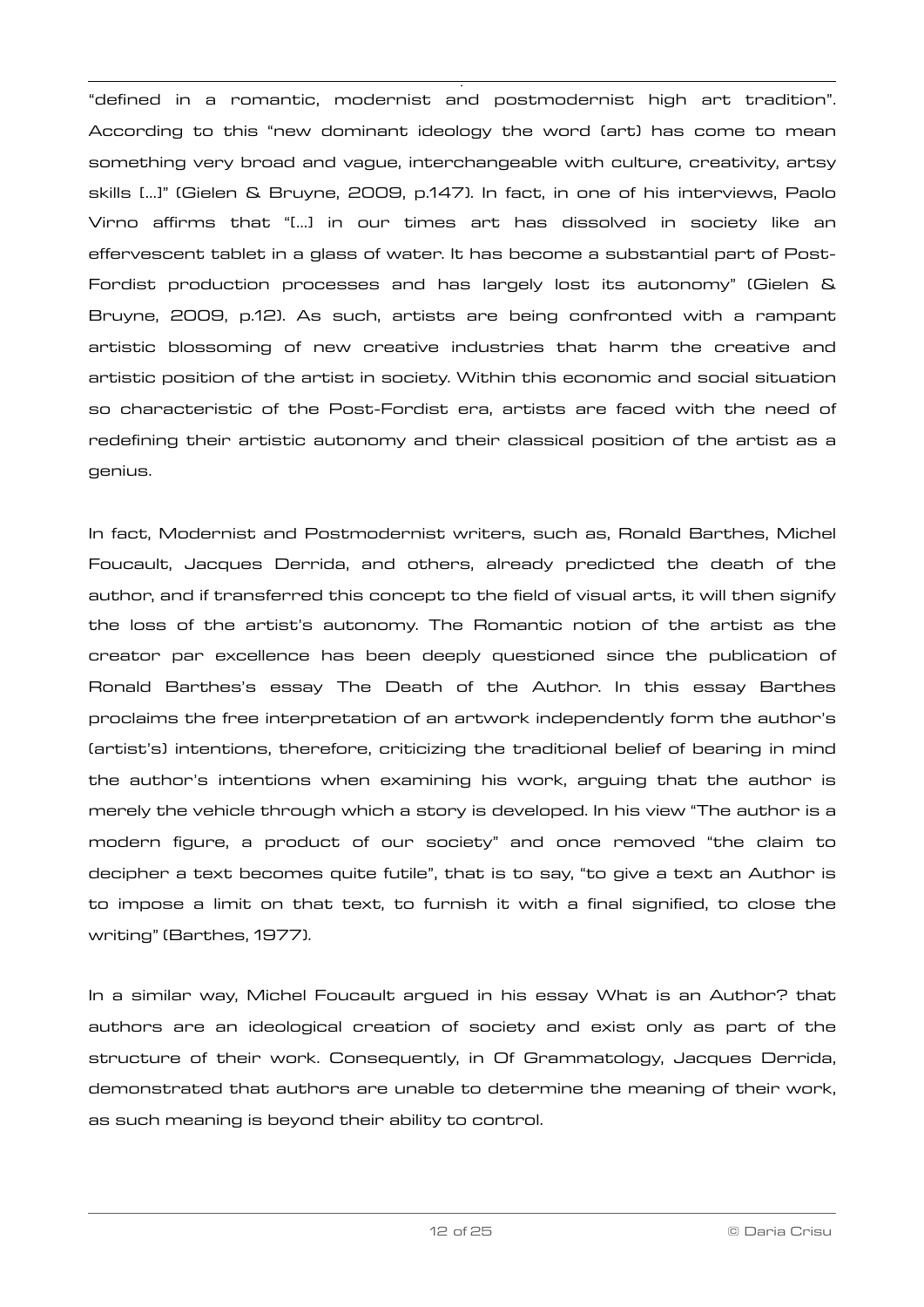Without a doubt this announcement, of the death of the "artists" and the free interpretation of an work of art independently for the artist's intentions, has been an announcemet long expected by art critics and apparently put into practice in the midst of these Post-Fordist times as artists are continuously confronted with the need of redefining their artistic autonomy.

In consonance with this current social situation of the artist, Rudi Laermans argues in his essay Artistic Autonomy as Value and Practice, that in the Post-Fordist society, "[…] a valid way to affirm artistic autonomy results in the paradox that a conformist contemporary artist must produce artworks that do not conform to any existing aesthetic standards […] Paraphrasing other artists or quoting past stylistic conventions is a sin within contemporary art worlds because it is the visible negation of the ideal of the artistic autonomy" (Gielen & Bruyne, 2009, p.133,134). Following this line of thought we can argue that in these Post-Fordist times artists are confronted with an existing conflict between, on the one hand, the lost of the ideal of artistic autonomy, and, on the other hand, with the need to redefine this artistic autonomy without however conforming to any existing aesthetic standards.

Baring in mind the current situation of the Post-Fordist artist, we can now return to our Ideal Worlds: New Romanticism in Contemporary Art project and pose two relevant questions, namely, How is the autonomy of the artist established through this artistic project? and secondly, if in these Post-Fordist times the autonomy of the artists is given to the extent to which artists are able to avoid "paraphrasing other artists or quoting past stylistic conventions", How is the Ideal Worlds project able to do just that if these artists make use of Romantic topoi in the process of creating their artwork? Referring to the first question it could be said that the autonomy of the artist is established in this project through the physical and emotional dedication that these artists have during the entire process of creation. These artists carry out the spirit of Romanticism in their mind and soul and "[…] present a positive creative project beyond our everyday lives - and it includes the deliberate provocation that one can again employ beauty as an argument in art and regain the status of creative processes, and thus propagate the reanimation of the classical image of the artist" (Hollein & Weinhart, p.18).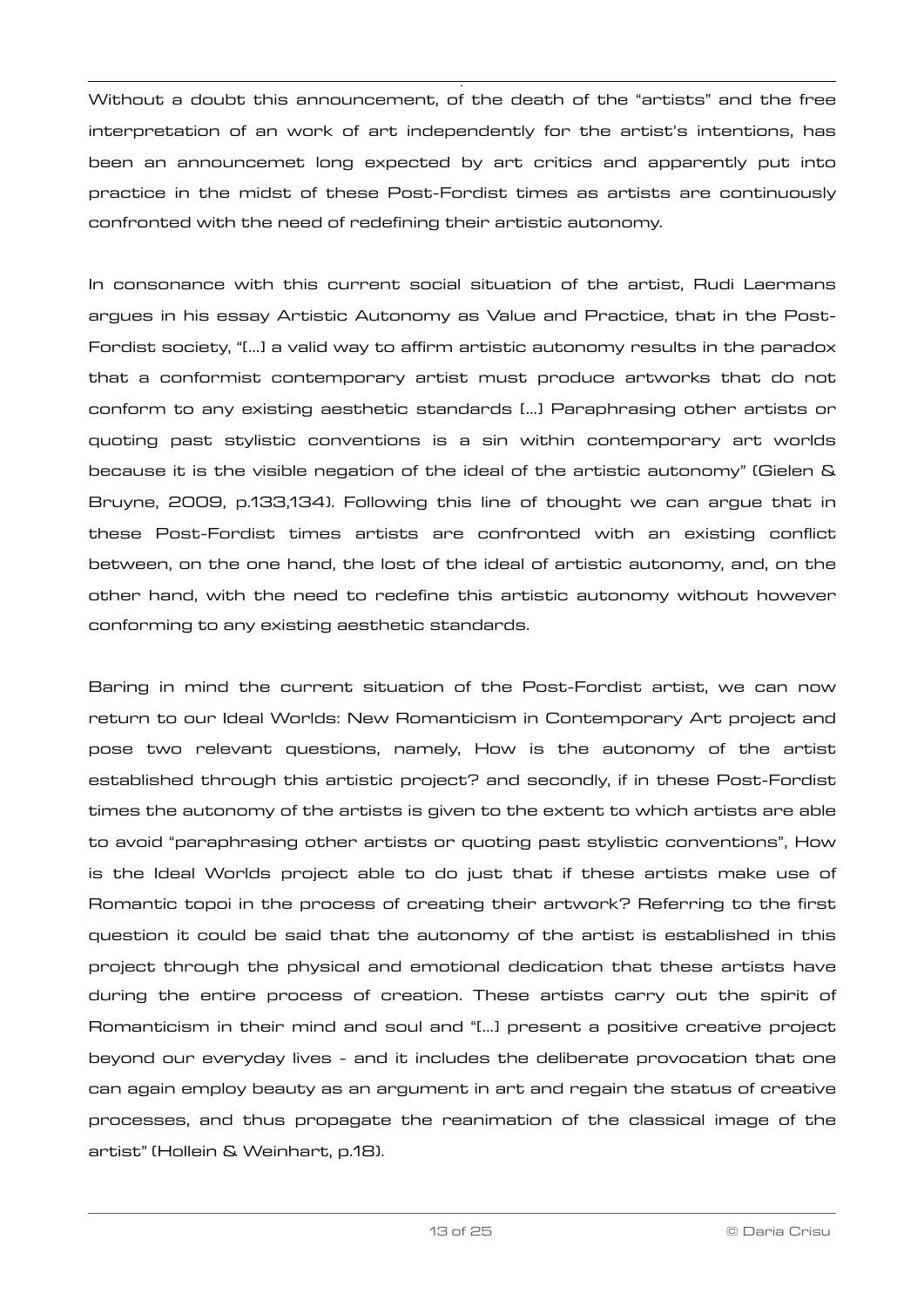<span id="page-13-3"></span><span id="page-13-2"></span>At this point I would like to make a short comparison between one of Peter Doig's paintings, Figur[e](#page-13-0) in Mountain Landscape<sup>[6](#page-13-0)</sup> and one of Caspar David Friedrich's paintings, namely, Wanderer above the Sea of Fog<sup>[7](#page-13-1)</sup>, as I believe that this comparison will help clarify on the one hand, the relation of this project to the Romantic landscape painting, and, on the other hand, determine the manner through which this project establishes the autonomy of the artist in these Post-Fordist times.

As observed in the previous chapter, this artistic project makes use of Romantic motives and topoi in order to create an escapist route from the globalized society and involve individuals in natural environments in which they can rediscover their identity. Apart from offering an escape route, these natural environments fulfil as well a secondary purpose, that of guiding the artists themselves through a process of inner-fulfilment. This secondary purpose, so characteristic to Romantic landscape paintings, is very good portrayed in Peter Doig's painting Figure in Mountain Landscape.

Similarly to Friedrich's Wanderer above the Sea of Fog, in Figure in Mountain Landscape, Doig portrays himself in a quest for self-discovery and spiritual fulfilment through a process of contemplating nature. Both artists represent in their paintings the desire for a spiritual surrender of the self in which their individual autonomy gets dissolved in the overwhelming infinity of nature. If Friedrich's paintings present a dual aesthetic category that moves between beauty and sublimity, Orr's painting cannot be separated from both sides of this aesthetic divide. The aesthetic category of beauty is portrayed in both paintings by the effortless pleasure that both subjects seem to have in nature's vicinity and by the apparent correspondence between the artists and nature. The sublimity of these paintings is represented by the contrast between the small dimension of the human figure and the infinite dimension of nature which creates a feeling of helplessness and fragility of the human being in front of such infinite power of nature.

<span id="page-13-0"></span> $6$  Peter Doig  $-$  Figure in Mountain Landscape  $-$  painting part of the artistic project Ideal Worlds: New Romanticism in Contemporary Art. Appendix - Figure 1

<span id="page-13-1"></span> $7$  Caspar David Friedrich -- Wanderer above the Sea of Fog - Appendix Figure 3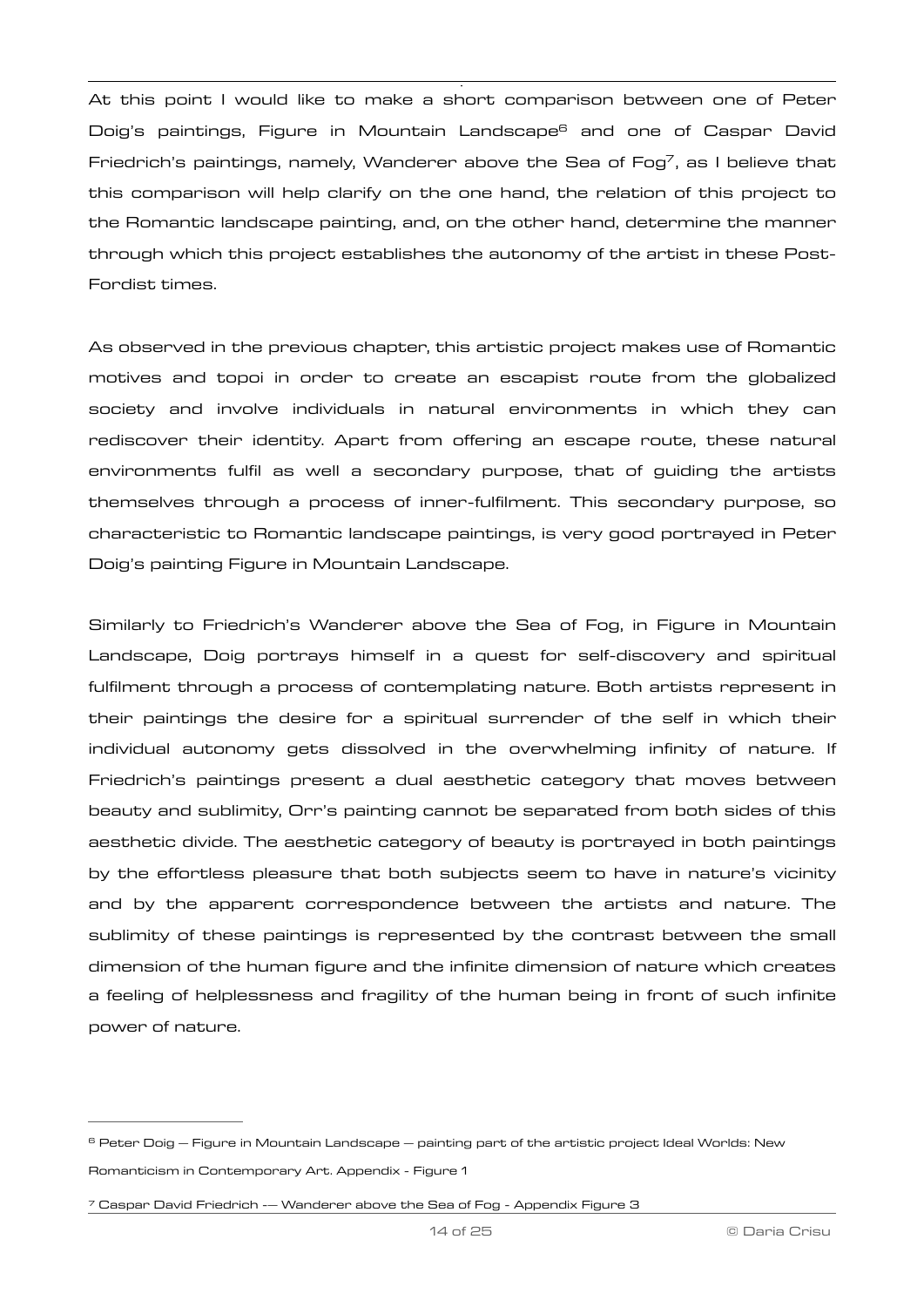In fact, both Friedrich and Orr seem to undergo through two phases of the sublimity of nature. A disjunctive phase which is emphasized by an agonizing experience of an immense gap between the power of nature and the fragility of the human being, and, a transcendent phase in which the subjects recuperate themselves and are able to connect and contemplate nature at a secondary level of reflection. The first phase of the sublimity of nature is portrayed by such images as, deep abysms, unattainable horizons and mountain peeks, infinite extension of natural surroundings and excessive size, spectacular panorama that awakes the mind and spirit of the individual. The transcendental phase is a self-discovery phase, a metaphase in which the subjects are able to achieve a higher theorising level and overcome their alienations.

The landscape of these two paintings is transformed into an aesthetic and selfdiscovery experience in which the human senses are overpowered by the massive size of nature, although, at the same time awakening our mental activity, and "[…] thanks to the activity of reason, it is possible to rise up from this state of being overpowered, to capture what one sees in concepts, and in this activity of intellectual ability to get a sense of oneself as a rational and thus higher being" (Hollein & Weinhart, 2005, p.77).

If we consider the previous analysis and return again to our initial issue, namely, the necessity that artists have to reaffirm their artistic autonomy in this Post-Fordist society, and ask all over the question How is the autonomy of the artist established through this artistic project?, we can then argue that these artists affirm their artistic autonomy by being physically and emotionally present in their artwork – as it happens in Doig's painting in which the feelings, emotions and thoughts of the artist himself become the central theme of the painting. These artists do not only affirm their autonomy, but re-establish the Romantic perception of the artist as the creator per excellence and consequently defy the Modernist and the Post-modernist prediction of the Death of the 'Artist'.

As far as it concerns the second question, namely, if in these Post–Fordist times the autonomy of the artists is given to the extent to which artists are able to "avoid paraphrasing other artists or quoting past stylistic conventions" – How is the Ideal Worlds project able to do just that if these artists make use of Romantic topoi in the process of creating their artworks? I would like to refer to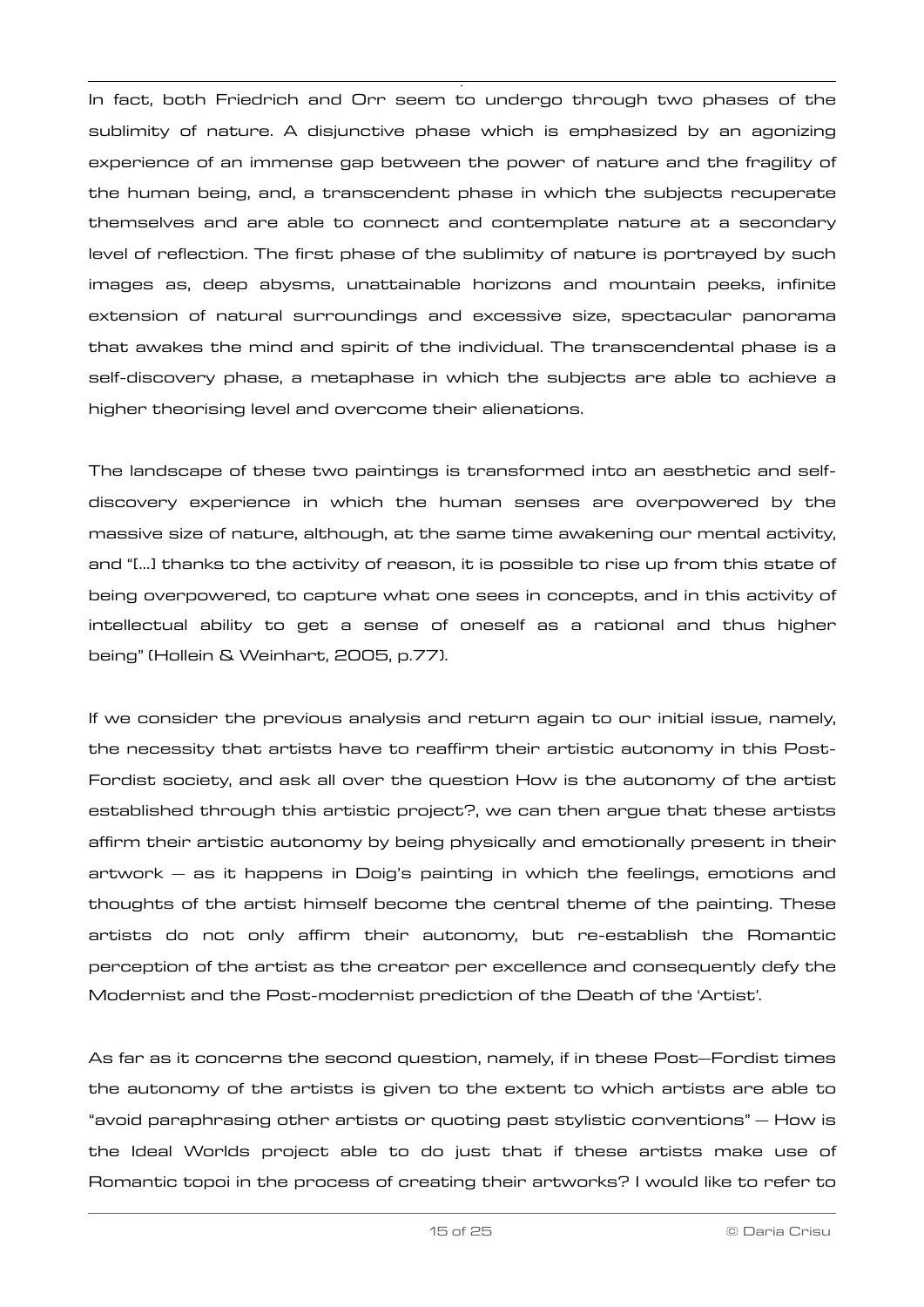one of Jorge Luis Borges's philosophical narrative as I believe that it will help clarify the issue under discussion. The story I am referring to is Pierre Menard  $-$ Autor del Don Quijote, which is a short philosophical narrative in which Borges gives the example of a contemporary author, named, Pierre Menard, who wants to rewrite in the twentieth century two chapters of Miguel de Cervantes's novel Don Quijote.

<span id="page-15-1"></span>Borges describes the efforts of Pierre Menard as going beyond a mere translation of the Quijote, his intention being that of recreating the story in the original seventeenth century Spanish. Borges explains in the story that Menard "did not want to compos another Quixote, but to write the Quixote itself. Needless to mention, he never studied a mechanical transcription of the original as he did not want to copy it. His ambition was that of creating some pages which were capable of coinciding, word for word and line by line, with those of Miguel de Cervantes" (Borges, 19[8](#page-15-0)4, p.90)<sup>8</sup>. At the end of the story Borges argues that although Menard succeeded to reproduce two of the Don Quijote chapters, his story was only verbally identical to the original version, the meaning behind his story being completely different from that of Cervantes's novel. In fact, the end product of Menard's writings being considered as a better and improved version of the original story as it was enriched and transformed by the contemporary context in which Pierre Menard was writing.

If we consider Borges's argument in this philosophical narrative then we could say that although the artists from the Ideal Worlds: New Romanticism in Contemporary Art project make use of Romantic motives, topoi and ideals, they are still able to maintain their autonomy as their artwork is enriched and transformed by the contemporary context in which it being created. Thus, this artistic project is being able to generate in contemporary art a kind of romanticism equipped with modern tools - capable of superimposing the differences and similarities of both worlds. Therefore, although these artists "paraphrase and quote past stylistic conventions" they are able to maintain their artistic autonomy in this Post-Fordist society by creating an improved version of Romanticism, a contemporary "Romanticism" that has changed in meaning and representation.

<span id="page-15-0"></span>[<sup>8</sup>](#page-15-1) - Personal Translation from Spanish version.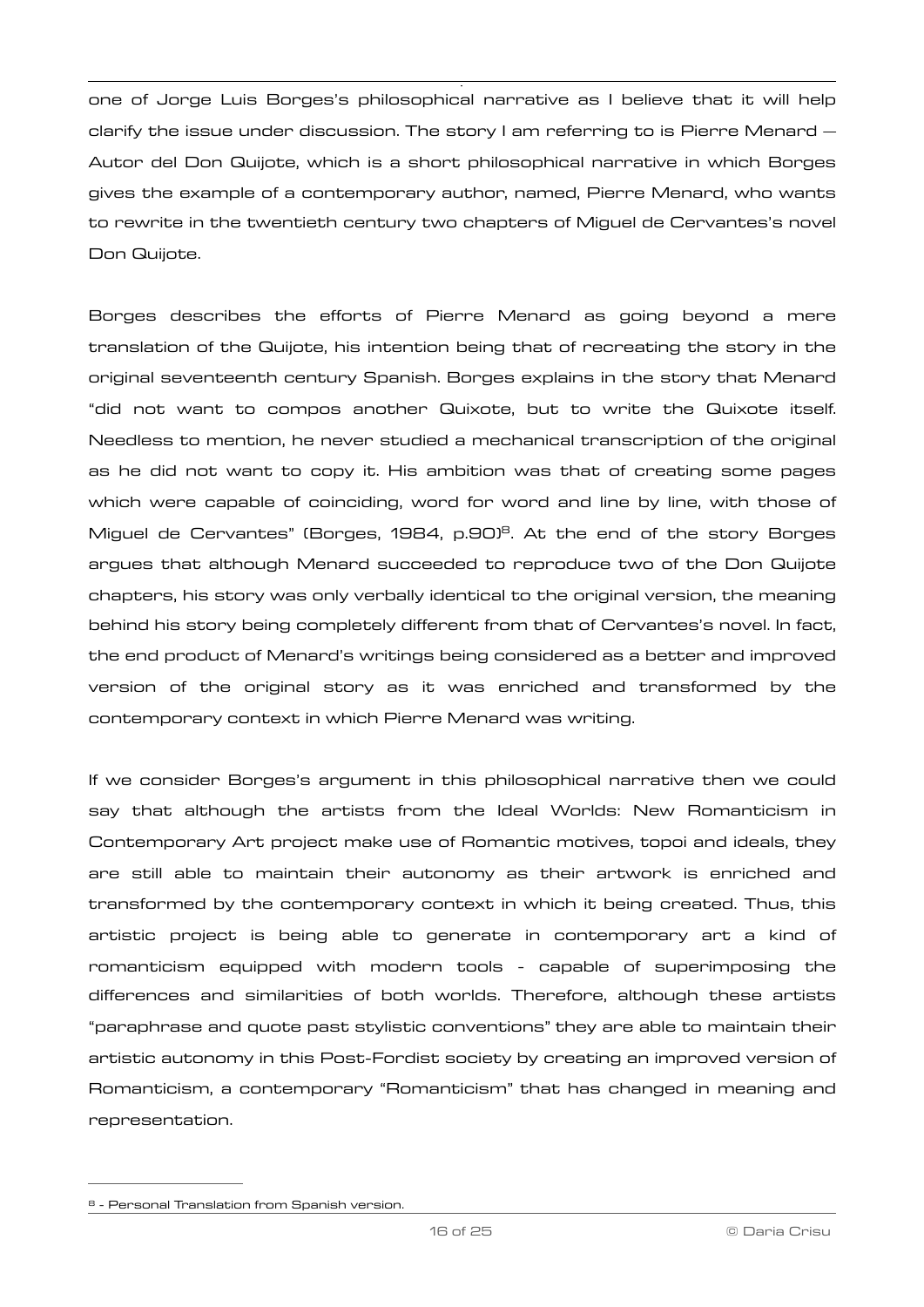### <span id="page-16-0"></span>Conclusion

In this essay I have analysed from different perspectives the artistic project Ideal Worlds: New Romanticism in Contemporary Art. The main purpose being that of portraying the way in which current issues in art, culture and society are mirrored or encountered in this artistic project. As such, I decided to discuss three main themes that have given place to various debates in past years, and associate these themes to this artistic project. The themes under discussion were related to issues of Globalization, The Role of the Artist in the Post-Fordist Society, and the Death of the Author.

Given the inseparable relation of this project to the Romantic landscape paintings, I have made a short introduction to the Romantic Landscape paintings and consequently describe the way in which Romantic motives, ideals and topoi are used by these artists in order to portray and react against the current social situation of our contemporary society. Just as previous artistic movements that have reacted against the social situation of each epoch, this artistic project reacts against the harsh and disillusioned reality of contemporary society, and therefore, offers individuals a utopian haven as a privileged path along which they can connect and rediscover their identity in the midst of our globalized world.

Accordingly, I have analysed and portrayed the means through which these artists respond to the current clash between globalization and identity by taking as an example one of the paintings part of this artistic project, namely, Orr's painting All We Need Is the Air We Breathe. In the analysis we have seen that at first sight the subjects of this painting appear to be disconnected from reality, failing to bind with the sublimity of nature surrounding them, this apparent anomaly being a given consequence of their urban precedence. The sense of interaction between these subjects and the natural environment surrounding them depicts the initial intention of this artistic project, that of reconnecting and recovering individuals from their social condition and gradually guiding them through a path in which they can regain their individuality.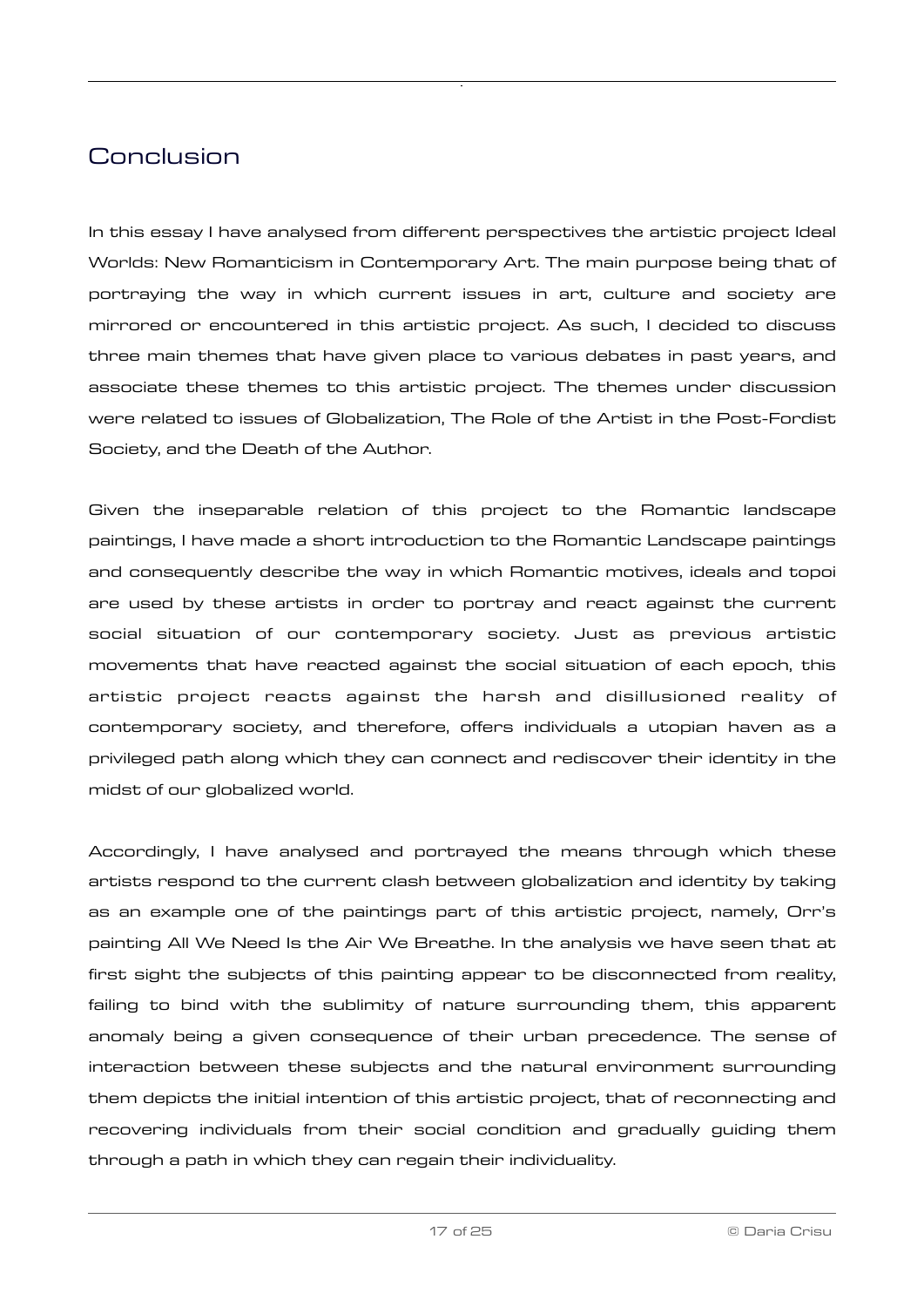Moreover, I have argued that, apart from issues brought forward by globalization, artists are faced with a necessary need to affirm their artistic autonomy in the present Post-Fordist society. At the moment, contemporary artists are threatened to lose their autonomy - announcement long predicted by Modernist and Postmodernist writers, such as, Barthes, Foucault and Derrida. In this view, I have tried to illustrate the way in which this artistic project is able to reaffirm the autonomy of the artist without, however reproducing past traditions and artistic movements.

As such, I have argued that this artistic project reaffirms the artistic autonomy of the artist to the extent to which these artists are capable of directly involving themselves in the entire process of creation of the artworks. Using Peter Doig's painting, Figure in Mountain Landscape as an example, I have explicitly determined the level of artistic participation in this project. Due to their intense physical and emotional participation in the process of creation, these artists are able to re-establish through this artistic project the Romantic perception of the artist as a genius and consequently reposition their status as creator per excellence.

Furthermore, following Borges's argument in his philosophical narrative, Pierre Menard, Autor del Don Quijote, I have considered this artistic project to be a better and improved version of the Romantic ideals, as such, preserving the best of tradition without eradicating the influence of contemporary society.

To finalise, this artistic project can be considered as an artistic reaction against the current social situation, but also a wakeup call that makes individuals aware of their social and ideological position. Moreover, it creates as well an appropriate setting for contemporary artists to position themselves beyond the Post-Fordist creative industry in which art "dissolves itself in society like an effervescent tablet in a glass of water", therefore, helping them to affirm their autonomy.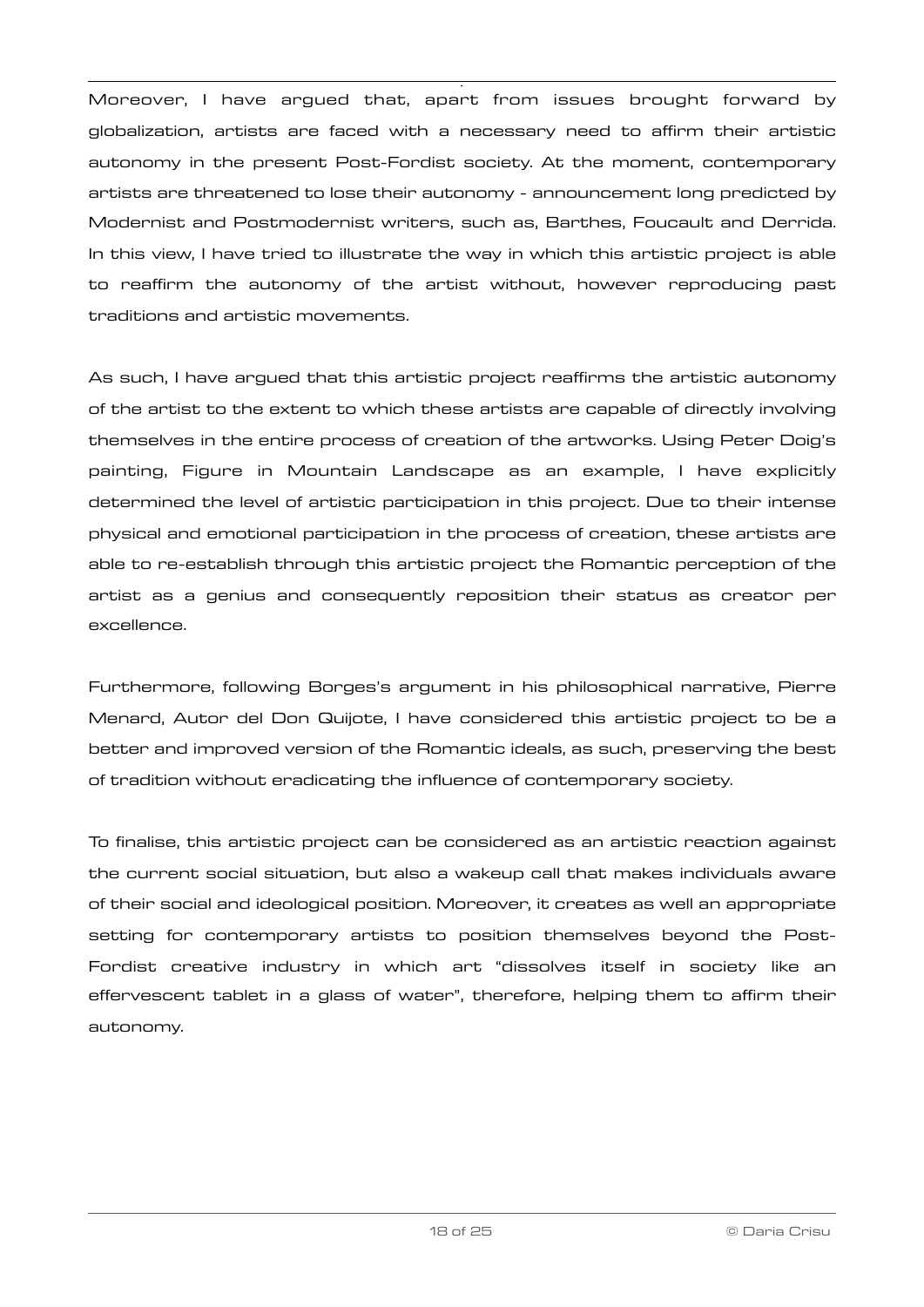### <span id="page-18-0"></span>**Bibliography**

#### Barthes, R.

(1977). The Death of the Author. Translated by Richard Howard. From: [http://evans-experientialism.freewebspace.com/](http://evans-experientialism.freewebspace.com/barthes06.htm) [barthes06.htm](http://evans-experientialism.freewebspace.com/barthes06.htm)

#### Borges, J. L.

(1984). Pierre Menard, Autor del Quijote. In: Narraciones. Ediciones Catédra. Madrid.

#### Burke, E.

(1856). A Philosophical Enquiry into the Origin of Our Ideas of the Sublime and Beautiful: with an introductory discourse concerning taste. Ed. Abraham Mills. Harper & Brothers, New York.

#### Castells, M.

(2009). The Rise of the Network Society, vol. I of The Information Age: Economy, Society and Culture. John Wiley and Sons.

(1997). The Power of Identity, vol. II of The Information Age: Economy, Society and Culture. Oxford: Blackwell.

#### Derrida, J.

(1998). Of Grammatology. Translated by Gayatri Chakravorty Spivak. JHU Press. Baltimore.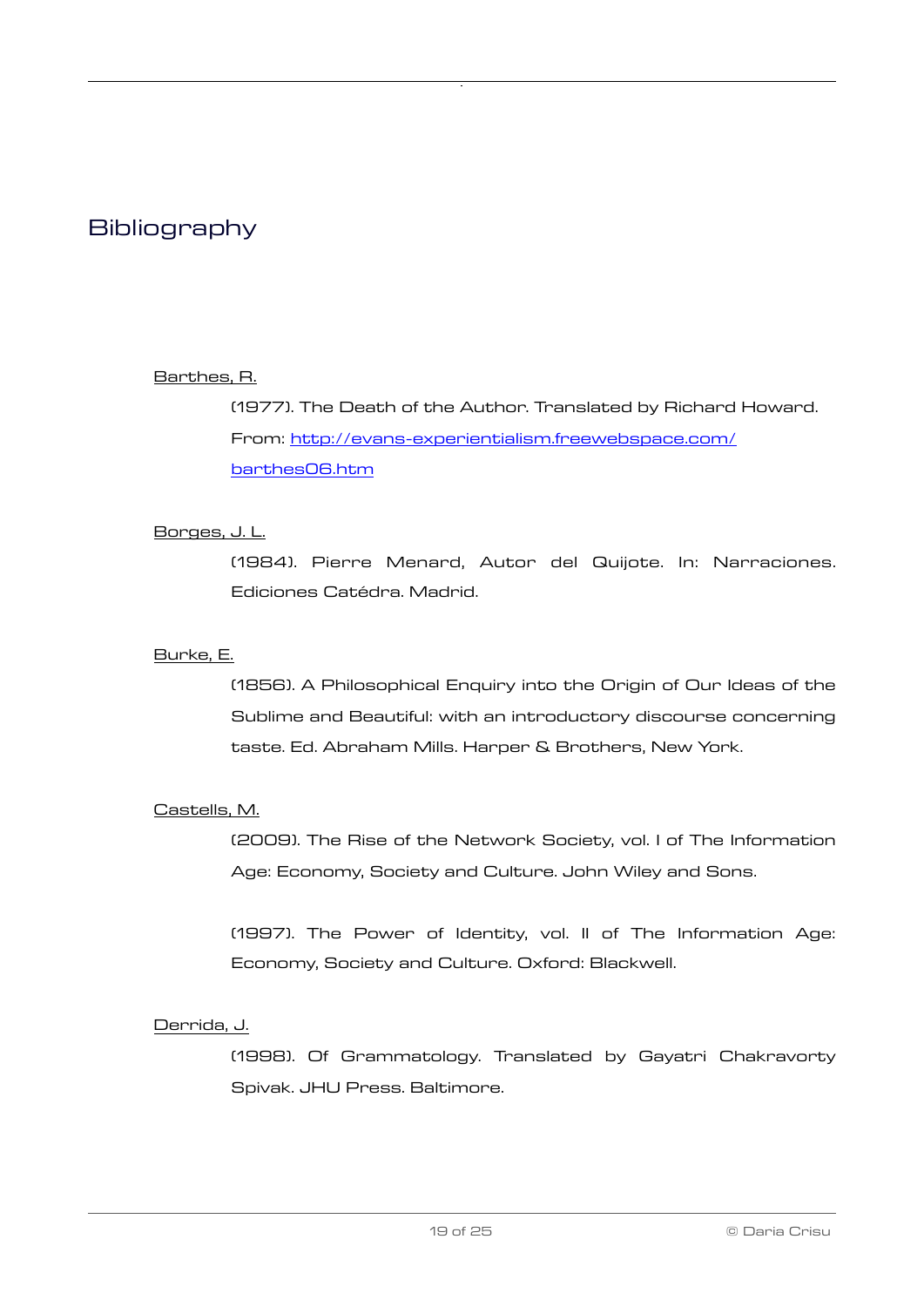#### Foucault, M.

(2002). What is an Author? In: The Book History Reader. Ed. David Finkelstein, Alistair McCleery. Routledge. New York.

#### Gielen, p., & Bruyne, P., de

 (2009). Being an Artist in Post-Fordist Times. NAi Publishers. Rotterdam.

#### Hollein, M., & Weinhart, M.

(2005). Ideal Worlds: New Romanticism in Contemporary Art. Hatje Cantz Publishers.

#### Honour, H.

(1981). Romanticism. Penguin Books. Great Britain.

#### Honour, H., & Fleming, J.

(2005). A World History of Art. Laurence King Publishing. Great Britain.

#### Manacorda, F.

(2005). Christopher Orr. In: Ideal Worlds: New Romanticism in Contemporary Art. Hatje Cantz Publishers.

#### Richter, G.

(1995). The Daily Practice of Painting: Writings, 1962 – 1993. The MIT Press. Cambridge.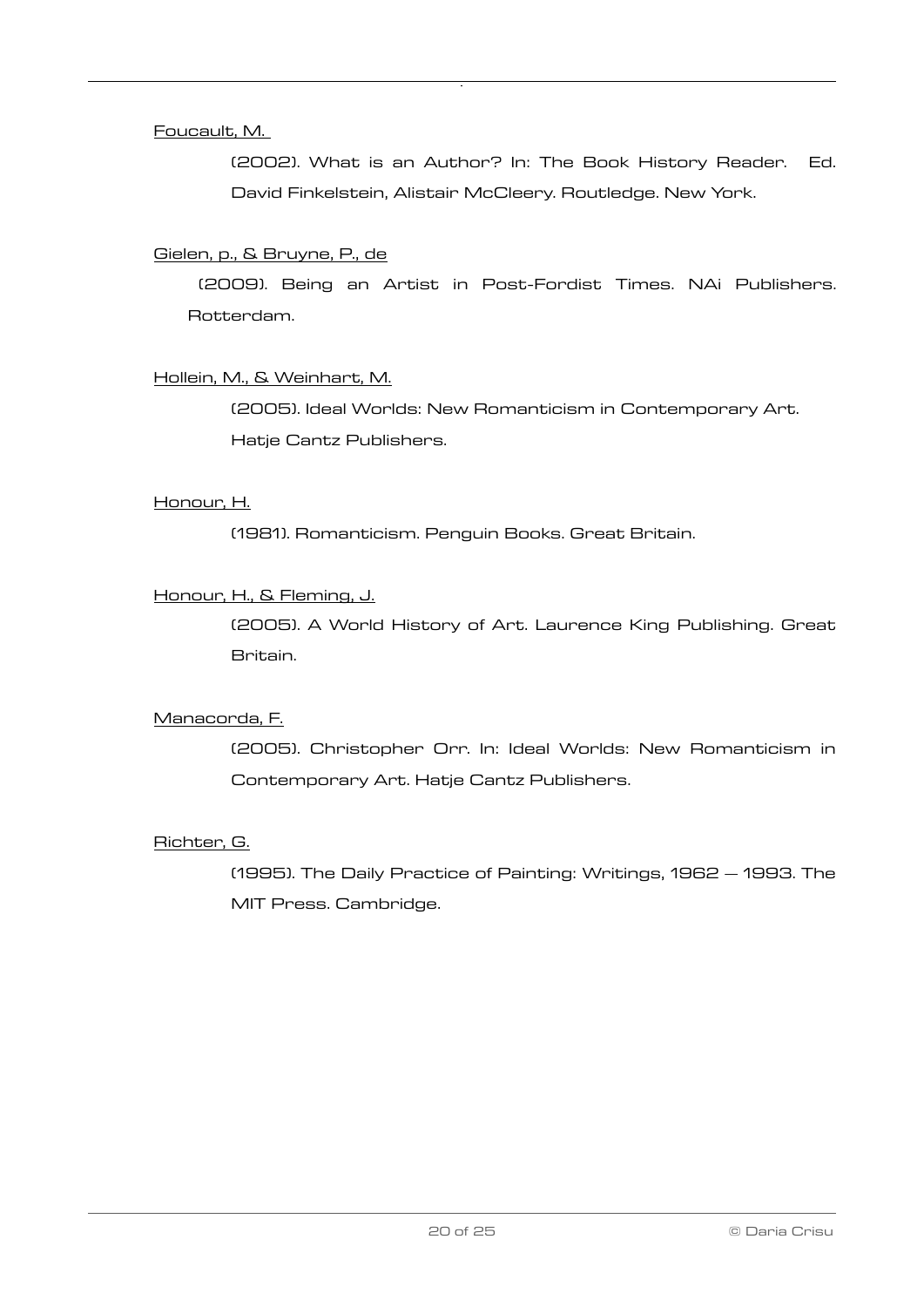#### **Paintings**

#### Doig, P.

(1999). Figure in Mountain Landscape. From: Ideal Worlds: New Romanticism in Contemporary Art, (2005), Hollein, M., & Weinhart, M. Hatje Cantz Publishers

#### Orr, C.

(2004). All We Need Is the Air We Breathe. From: Ideal Worlds: New Romanticism in Contemporary Art, (2005), Hollein, M., & Weinhart, M. Hatje Cantz Publishers

#### Friedrich, C. D.

(1818). Kreidefelsen auf Rügen. From: [http://www.oppisworld.de/zeit/](http://www.oppisworld.de/zeit/biograf/cdf.html) [biograf/cdf.html](http://www.oppisworld.de/zeit/biograf/cdf.html)

(1818). Wanderer above the Sea of Fog. From: [http://www.bc.edu/bc\\_org/](http://www.bc.edu/bc_org/avp/cas/his/CoreArt/art/rom_fri_wand.html) [avp/cas/his/CoreArt/art/rom\\_fri\\_wand.html](http://www.bc.edu/bc_org/avp/cas/his/CoreArt/art/rom_fri_wand.html)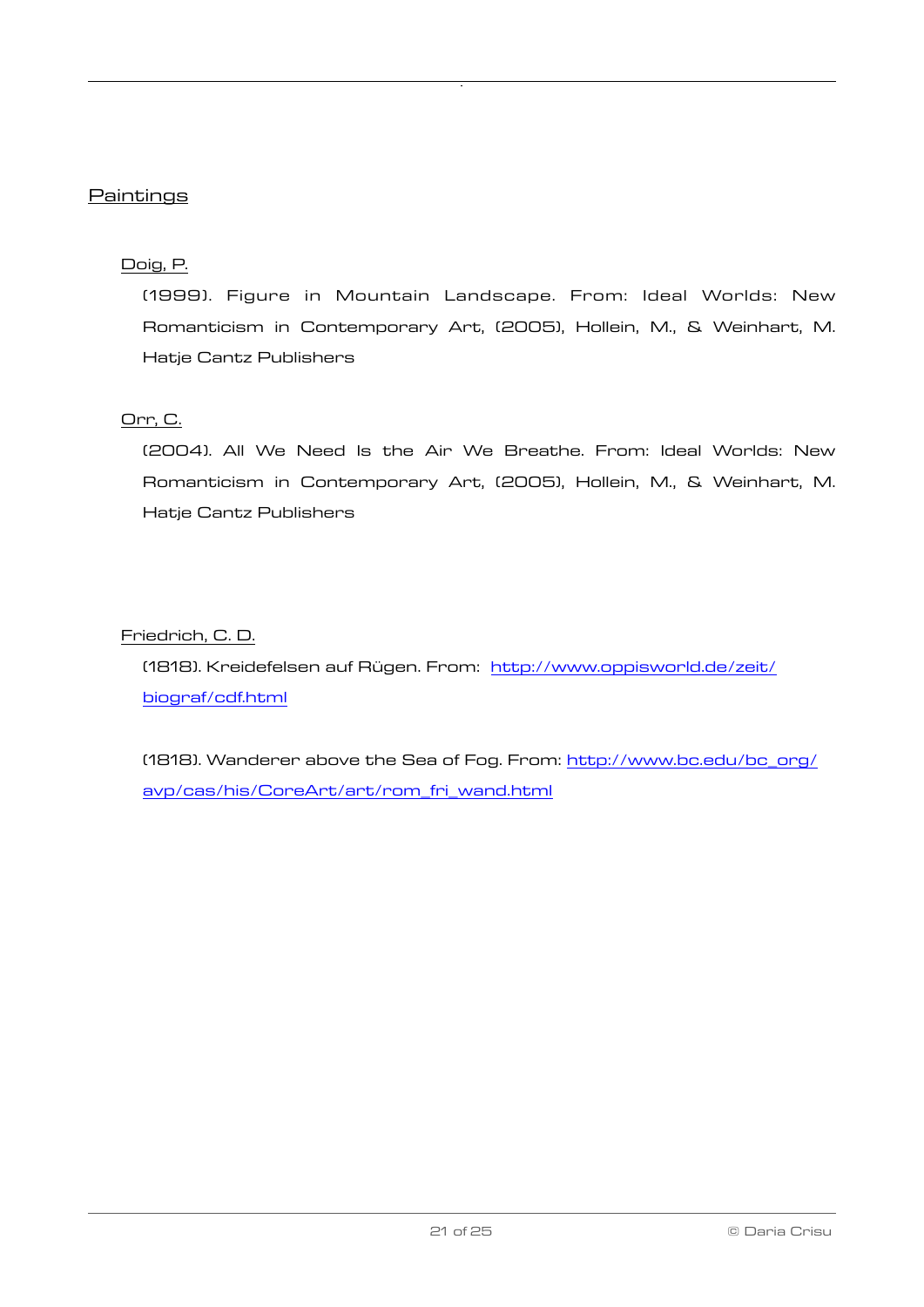### <span id="page-21-0"></span>Appendix

Peter Doig



Figure 1

Figure in Mountain Landscape Peter Doig 1999 Oil on Canvas  $-$  267  $\times$  195,5 cm Collection of Dean Valentine and Amy Adelson, Los Angeles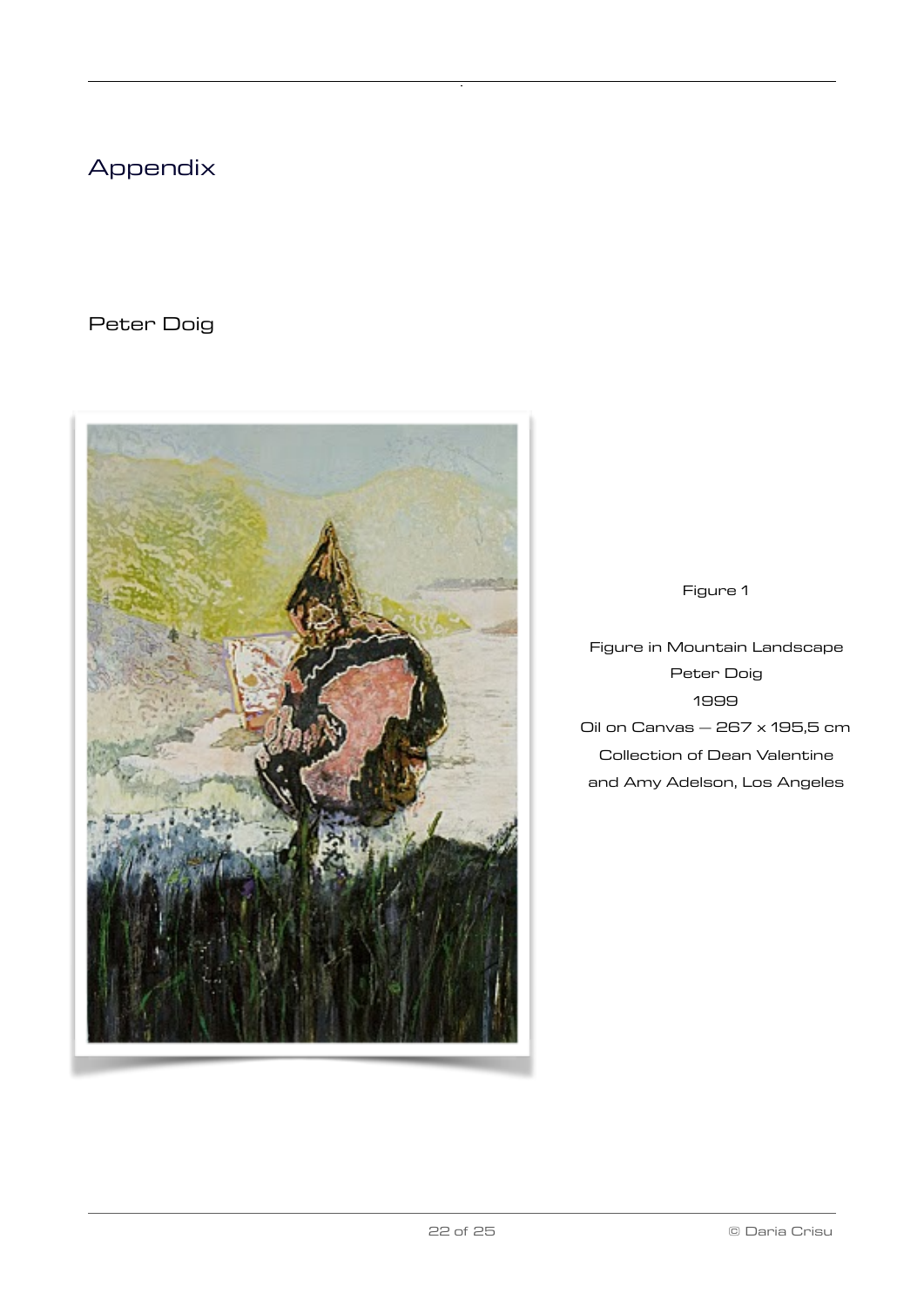### Christopher Orr



#### Figure 2

All We Need Is the Air We Breathe Christopher Orr 2004 Oil on Canvas  $-17 \times 11,6$  cm Magnus Edensvärd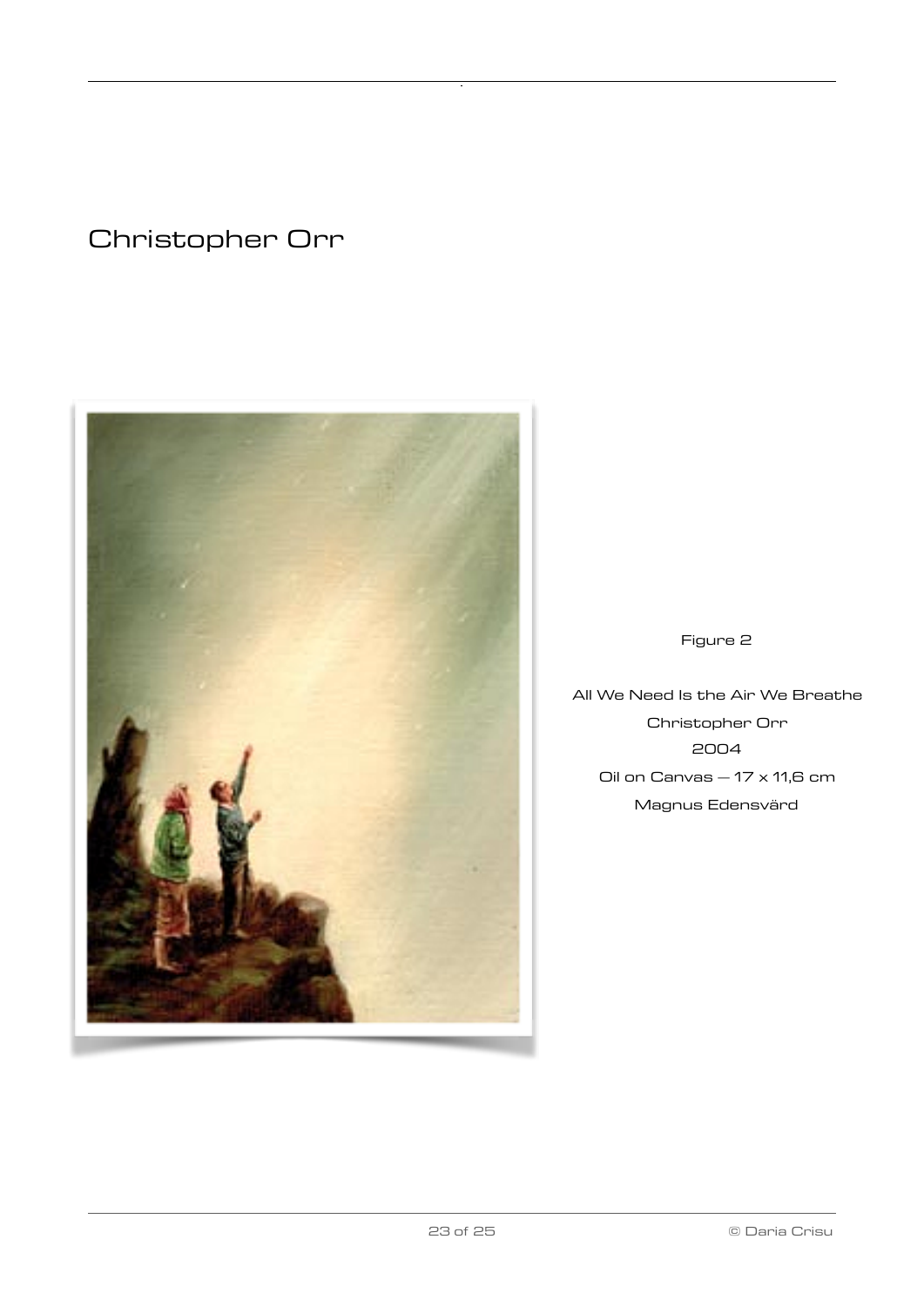### Caspar David Friedrich



Figure 3 Kreidefelsen auf Rügen Caspar David Friedrich 1818 Oil on Canvas  $-$  90'5  $\times$  71 cm Museum Oskar Reinhart, Stadtgarten